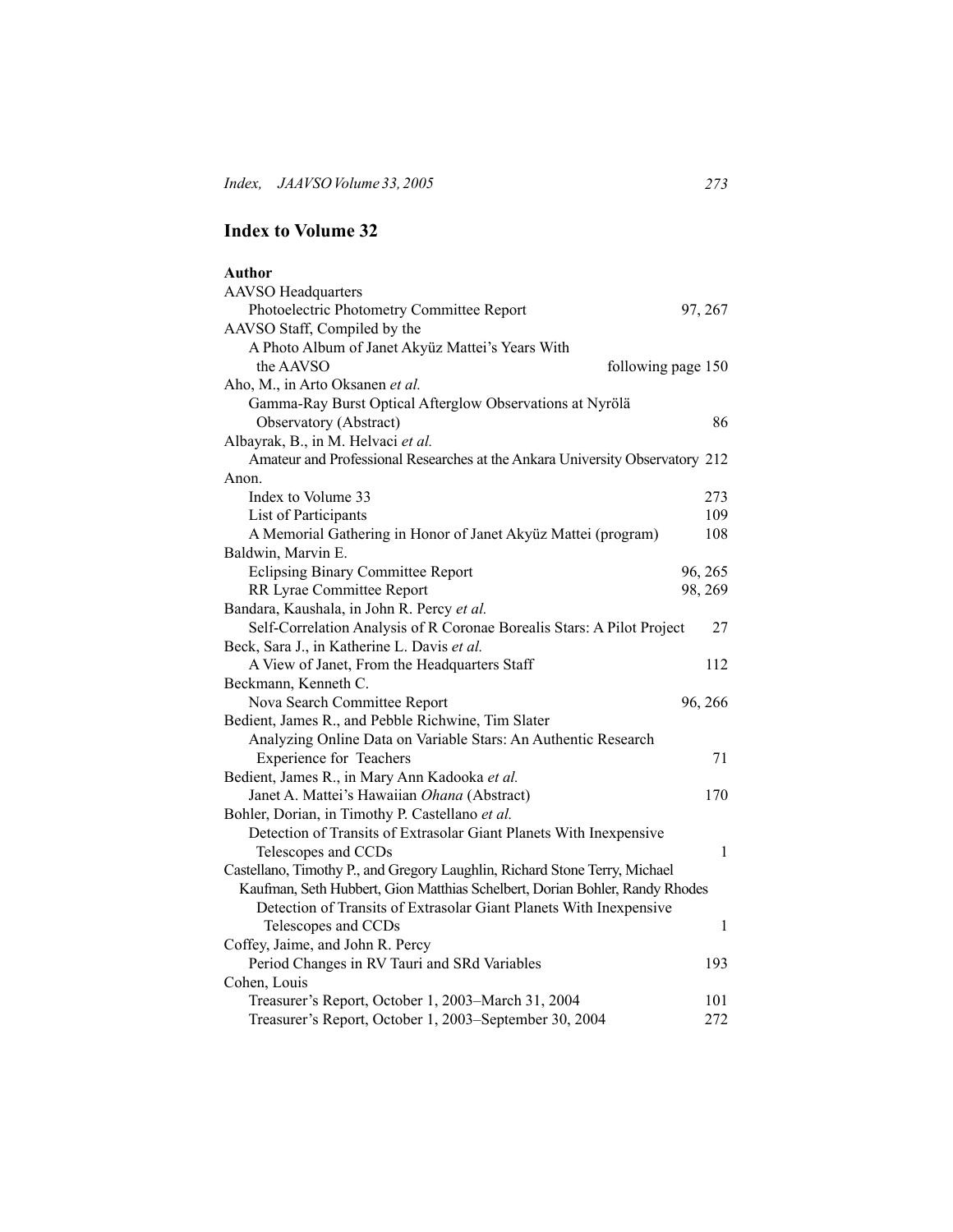| Cottrell, P. L., in John R. Percy et al.                                            |              |
|-------------------------------------------------------------------------------------|--------------|
| Self-Correlation Analysis of R Coronae Borealis Stars: A Pilot Project              | 27           |
| Davis, Katherine L., and Kerriann H. Malatesta, Rebecca Turner, Sara J. Beck,       |              |
| Gamze Menali, Aaron Price, Michael Saladyga, Travis J. Searle,                      |              |
| Sarah T. Sechelski, Matthew Templeton, Elizabeth O. Waagen                          |              |
| A View of Janet, From the Headquarters Staff                                        | 112          |
| Dufour, R. I., and I. A. Smith, E. P. Liang, L. C. Hardin et al.                    |              |
| The Rice University CCD Imager for the AEOS Telescope (Abstract)                    | 87           |
| Dvorak, Shawn, and Gerard Samolyk                                                   |              |
| The 2003 Eclipse of EE Cephei                                                       | 42           |
| Elmasli, A., in M. Helvaci et al.                                                   |              |
| Amateur and Professional Researches at the Ankara University Observatory 212        |              |
| Evans, Robert O.                                                                    |              |
| Supernova Search Committee Report                                                   | 100, 271     |
| Feehrer, Carl E.                                                                    |              |
| Solar Committee Report                                                              | 98, 269      |
| Fernie, J. Donald, in John R. Percy et al.                                          |              |
| Self-Correlation Analysis of R Coronae Borealis Stars: A Pilot Project              | 27           |
| Garcia, Jaime R.                                                                    |              |
| Variable Stars for Scientific Initiation: An Educational Experience                 | 166          |
| Hardin, L. C., and R. I. Dufour, I. A. Smith, E. P. Liang et al.                    |              |
| The Rice University CCD Imager for the AEOS Telescope (Abstract)                    | 87           |
| Harrett, Ashley, and John R. Percy                                                  |              |
| Self-Correlation Analysis of the Brightness Variability of Symbiotic                |              |
| Stars: A Pilot Project                                                              | 34           |
| Hazen, Martha L.                                                                    |              |
| Minutes of the 93rd Spring Meeting (Berkeley, Calif.)                               | 89           |
| Helvaci, M., and A. Elmasli, T. Tanriverdi, I. Özavci, E. Törün, B. Albayrak et al. |              |
| Amateur and Professional Researches at the Ankara University Observatory 212        |              |
| Hoffleit, Dorrit                                                                    |              |
| Two Turkish Lady Astronomers                                                        | 127          |
| Hubbert, Seth, in Timothy P. Castellano et al.                                      |              |
| Detection of Transits of Extrasolar Giant Planets With Inexpensive                  |              |
| Telescopes and CCDs                                                                 | $\mathbf{1}$ |
| Hyvönen, H., in Arto Oksanen et al.                                                 |              |
| Gamma-Ray Burst Optical Afterglow Observations at Nyrölä                            |              |
| Observatory (Abstract)                                                              | 86           |
| Ikeoka, Alyce, in Mary Ann Kadooka et al.                                           |              |
| Janet A. Mattei's Hawaiian Ohana (Abstract)                                         | 170          |
| Kadooka, Mary Ann                                                                   |              |
| Deep Impact Mission (Abstract)                                                      | 87           |
| Kadooka, Mary Ann, and James R. Bedient, Alyce Ikeoka, Karen Meech                  |              |
| Janet A. Mattei's Hawaiian Ohana (Abstract)                                         | 170          |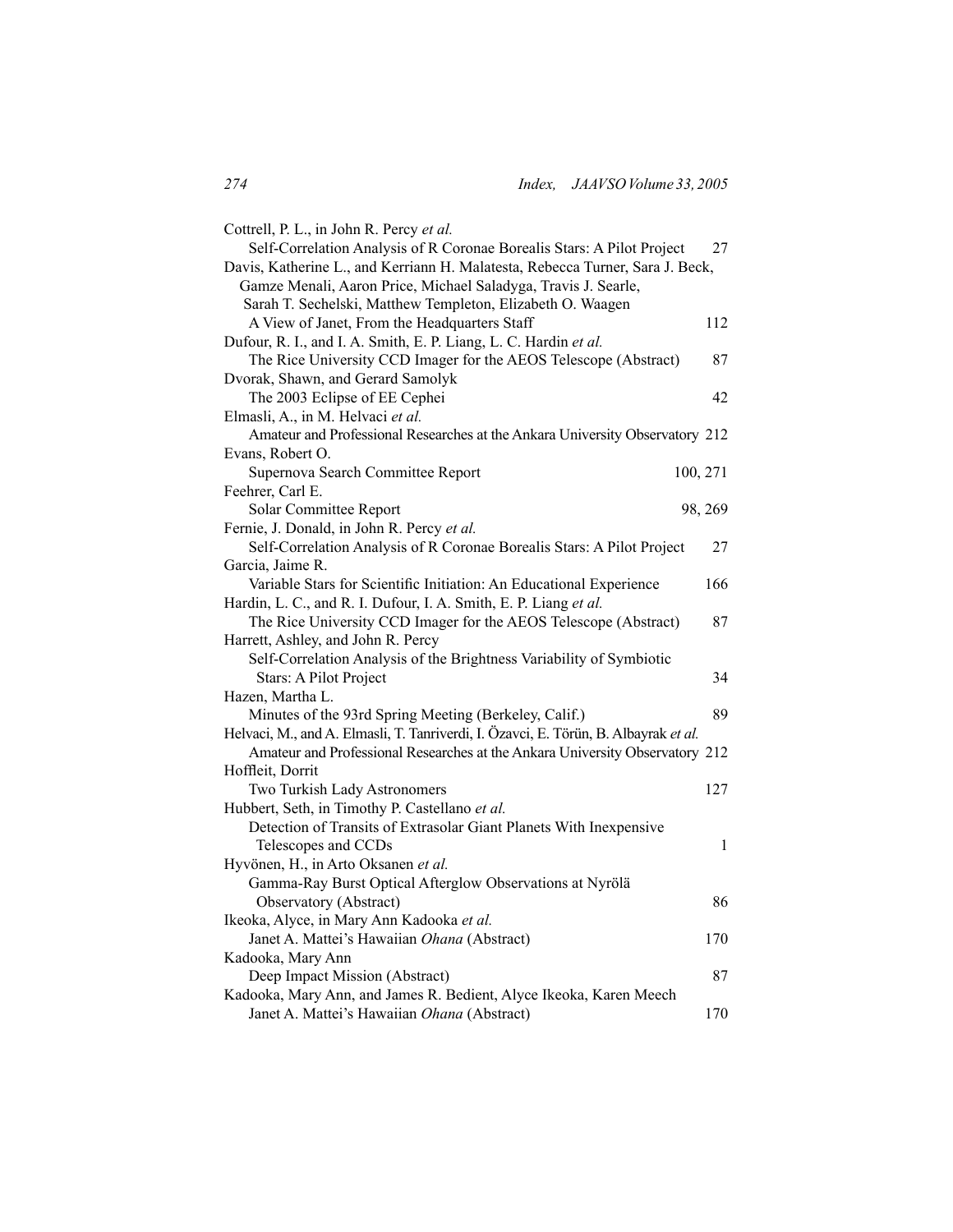| Karovska, Margarita                                                      |     |
|--------------------------------------------------------------------------|-----|
| Miras and Their Companions (Abstract)                                    | 80  |
| Karovska, Margarita, and Janet A. Mattei                                 |     |
| Outbursts and Jet Activity in CH Cygni (Abstract)                        | 191 |
| Kaufman, Michael, in Timothy P. Castellano et al.                        |     |
| Detection of Transits of Extrasolar Giant Planets With Inexpensive       |     |
| Telescopes and CCDs                                                      | 1   |
| Kellogg, Edwin, and Joy Nichols, Jennifer Sokoloski                      |     |
| X-Ray Jets in R Aquarii (Abstract)                                       | 82  |
| Koppelman, M. D., and J. C. Martin, E. O. Waagen                         |     |
| AAVSO and HST Observations of η Carinae                                  | 22. |
| Laughlin, Gregory, in Timothy P. Castellano et al.                       |     |
| Detection of Transits of Extrasolar Giant Planets With Inexpensive       |     |
| Telescopes and CCDs                                                      | 1   |
| Levy, David H.                                                           |     |
| William Tyler, Meet Janet: How Two Extraordinary People Made             |     |
| Variable Stars Accessible to the Rest of Us (Abstract)                   | 86  |
| Liang, E. P., and R. I. Dufour, I. A. Smith, L. C. Hardin et al.         |     |
| The Rice University CCD Imager for the AEOS Telescope (Abstract)         | 87  |
| Liller, William, and Raquel Yumi Shida                                   |     |
| Large Magellanic Cloud Novae 13 Days After Peak Brightness               | 207 |
| Mais, Dale E., and Robert E. Stencel, David Richards                     |     |
| Monitoring of Mira Variable Stars                                        | 48  |
| Malatesta, Kerriann H., in Katherine L. Davis et al.                     |     |
| A View of Janet, From the Headquarters Staff                             | 112 |
| Martin, J. C., and M. D. Koppelman, E. O. Waagen                         |     |
| AAVSO and HST Observations of η Carinae                                  | 22  |
| Mattei, Janet A., and Margarita Karovska                                 |     |
| Outbursts and Jet Activity in CH Cygni (Abstract)                        | 191 |
| Mattei, Janet A., and Matthew Templeton                                  |     |
| Secular Evolution in Mira and Semiregular Variable Pulsations (Abstract) | 82  |
| Mattei, Janet A., and Matthew Templeton, Lee Anne Willson                |     |
| Secular Evolution in Mira Variables (Abstract)                           | 84  |
| Meech, Karen, in Mary Ann Kadooka et al.                                 |     |
| Janet A. Mattei's Hawaiian Ohana (Abstract)                              | 170 |
| Menali, Gamze, in Katherine L. Davis et al.                              |     |
| A View of Janet, From the Headquarters Staff                             | 112 |
| Moilanen, M., in Arto Oksanen et al.                                     |     |
| Gamma-Ray Burst Optical Afterglow Observations at Nyrölä                 |     |
| Observatory (Abstract)                                                   | 86  |
| Motta, Mario                                                             |     |
| New Robotic 32-Inch Relay Telescope                                      | 163 |
| "Partnership in Astronomy"                                               | 157 |
|                                                                          |     |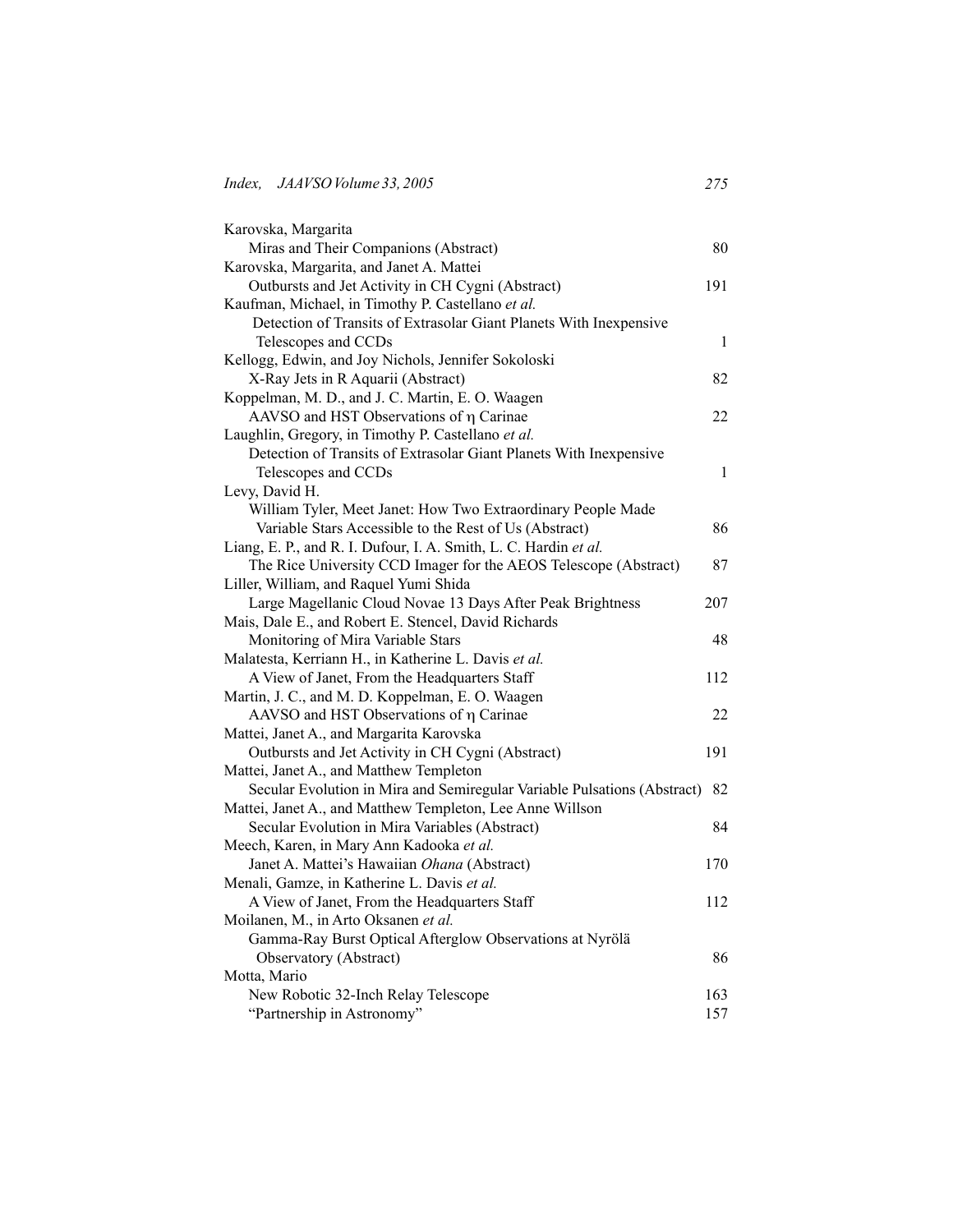| Nichols, Joy, and Edwin Kellogg, Jennifer Sokoloski                          |       |
|------------------------------------------------------------------------------|-------|
| X-Ray Jets in R Aquarii (Abstract)                                           | 82    |
| Oksanen, Arto                                                                |       |
| Observing Cataclysmic Variables (Abstract)                                   | 85    |
| Oksanen, Arto, and P. Tikkanen, M. Aho, H. Hyvönen, M. Moilanen              |       |
| Gamma-Ray Burst Optical Afterglow Observations at Nyrölä                     |       |
| Observatory (Abstract)                                                       | 86    |
| Özavci, I., in M. Helvaci et al.                                             |       |
| Amateur and Professional Researches at the Ankara University Observatory 212 |       |
| Percy, John R.                                                               |       |
| Janet Mattei's Contributions to Education and Outreach                       | 151   |
| Percy, John R., and Ashley Harrett                                           |       |
| Self-Correlation Analysis of the Brightness Variability of Symbiotic         |       |
| Stars: A Pilot Project                                                       | 34    |
| Percy, John R., and Jaime Coffey                                             |       |
| Period Changes in RV Tauri and SRd Variables                                 | 193   |
| Percy, John R., and Kaushala Bandara, J. Donald Fernie, P. L. Cottrell,      |       |
| Ljiljana Skuljan                                                             |       |
| Self-Correlation Analysis of R Coronae Borealis Stars: A Pilot Project       | 27    |
| Petriew, V., and A. Price, M. Simonsen                                       |       |
| Charts and Comparison Stars: A Road Map to the Future                        | 59    |
| Price, A., and V. Petriew, M. Simonsen                                       |       |
| Charts and Comparison Stars: A Road Map to the Future                        | 59    |
| Price, Aaron                                                                 |       |
| BZ UMa and Var Her 04: Keeping Us Up At Night (Abstract)                     | 84    |
| Price, Aaron, and Matthew Templeton                                          |       |
| Campaign '04: AAVSO Observing Campaigns in 2004                              | 160   |
| Price, Aaron, in Katherine L. Davis et al.                                   |       |
| A View of Janet, From the Headquarters Staff                                 | 112   |
| Rhodes, Randy, in Timothy P. Castellano et al.                               |       |
| Detection of Transits of Extrasolar Giant Planets With Inexpensive           |       |
| Telescopes and CCDs                                                          | $\,1$ |
| Richards, David, and Dale E. Mais, Robert E. Stencel                         |       |
| Monitoring of Mira Variable Stars                                            | 48    |
| Richwine, Pebble, and James R. Bedient, Tim Slater                           |       |
| Analyzing Online Data on Variable Stars: An Authentic Research               |       |
| <b>Experience for Teachers</b>                                               | 71    |
| Sakuma, Seiichi                                                              |       |
| Dr. Mattei in Japan (Abstract)                                               | 130   |
| Saladyga, Michael                                                            |       |
| The AAVSO Archive Project                                                    | 171   |
| Saladyga, Michael, in Katherine L. Davis et al.                              |       |
| A View of Janet, From the Headquarters Staff                                 | 112   |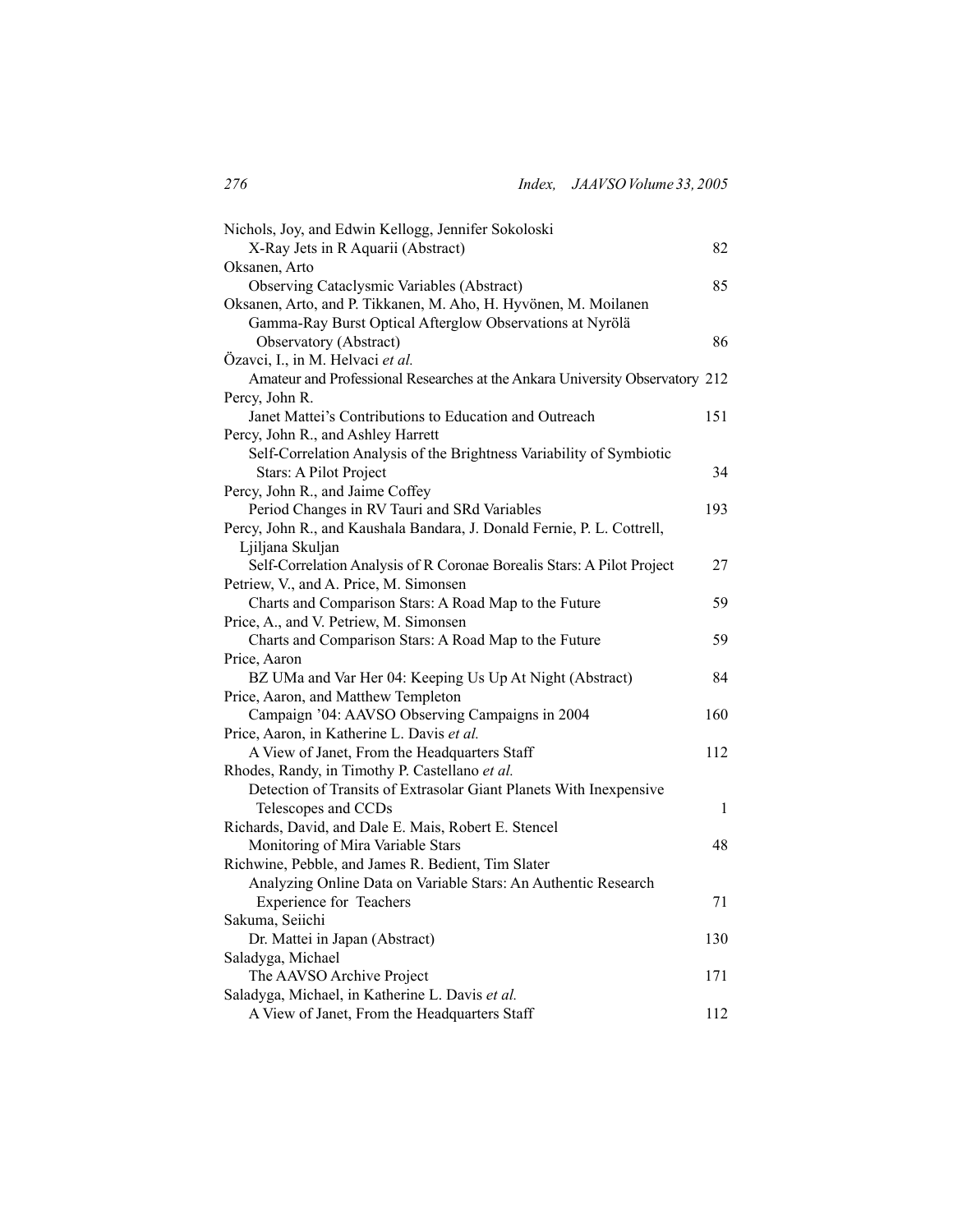| Samolyk, Gerard, and Shawn Dvorak                                            |          |
|------------------------------------------------------------------------------|----------|
| The 2003 Eclipse of EE Cephei                                                | 42       |
| Schelbert, Gion Matthias, in Timothy P. Castellano et al.                    |          |
| Detection of Transits of Extrasolar Giant Planets With Inexpensive           |          |
| Telescopes and CCDs                                                          | 1        |
| Scovil, Charles E.                                                           |          |
| New Chart Committee Report                                                   | 96, 266  |
| Telescope Committee Report                                                   | 100, 271 |
| Searle, Travis J., in Katherine L. Davis et al.                              |          |
| A View of Janet, From the Headquarters Staff                                 | 112      |
| Sechelski, Sarah T., in Katherine L. Davis et al.                            |          |
| A View of Janet, From the Headquarters Staff                                 | 112      |
| Shida, Raquel Yumi, and William Liller                                       |          |
| Large Magellanic Cloud Novae 13 Days After Peak Brightness                   | 207      |
| Simonsen, M., and A. Price, V. Petriew                                       |          |
| Charts and Comparison Stars: A Road Map to the Future                        | 59       |
| Simonsen, Michael A.                                                         |          |
| The Future of Visual Observations in Variable Star Research                  | 65       |
| Unexpected Benefits (Preliminary Research Results From the                   |          |
| AAVSO Chart and Sequence Teams) (Abstract)                                   | 85       |
| Skuljan, Ljiljana, in John R. Percy et al.                                   |          |
| Self-Correlation Analysis of R Coronae Borealis Stars: A Pilot Project       | 27       |
| Slater, Tim, and Pebble Richwine, James R. Bedient                           |          |
| Analyzing Online Data on Variable Stars: An Authentic Research               |          |
| Experience for Teachers                                                      | 71       |
| Smith, I. A., and R. I. Dufour, E. P. Liang, L. C. Hardin et al.             |          |
| The Rice University CCD Imager for the AEOS Telescope (Abstract)             | 87       |
| Sokoloski, Jennifer, and Edwin Kellogg, Joy Nichols                          |          |
| X-Ray Jets in R Aquarii (Abstract)                                           | 82       |
| Stencel, Robert E., and Dale E. Mais, David Richards                         |          |
| Monitoring of Mira Variable Stars                                            | 48       |
| Szkody, Paula                                                                |          |
| Twenty Years of Work with Janet Mattei on Cataclysmic Variables              | 203      |
| Tanriverdi, T., in M. Helvaci et al.                                         |          |
| Amateur and Professional Researches at the Ankara University Observatory 212 |          |
| Templeton, Matthew                                                           |          |
| Mira Data in the AAVSO International Database (Abstract)                     | 81       |
| Templeton, Matthew, and Aaron Price                                          |          |
| Campaign '04: AAVSO Observing Campaigns in 2004                              | 160      |
| Templeton, Matthew, and Janet A. Mattei                                      |          |
| Secular Evolution in Mira and Semiregular Variable Pulsations (Abstract) 82  |          |
| Templeton, Matthew, and Janet A. Mattei, Lee Anne Willson                    |          |
| Secular Evolution in Mira Variables (Abstract)                               | 84       |
|                                                                              |          |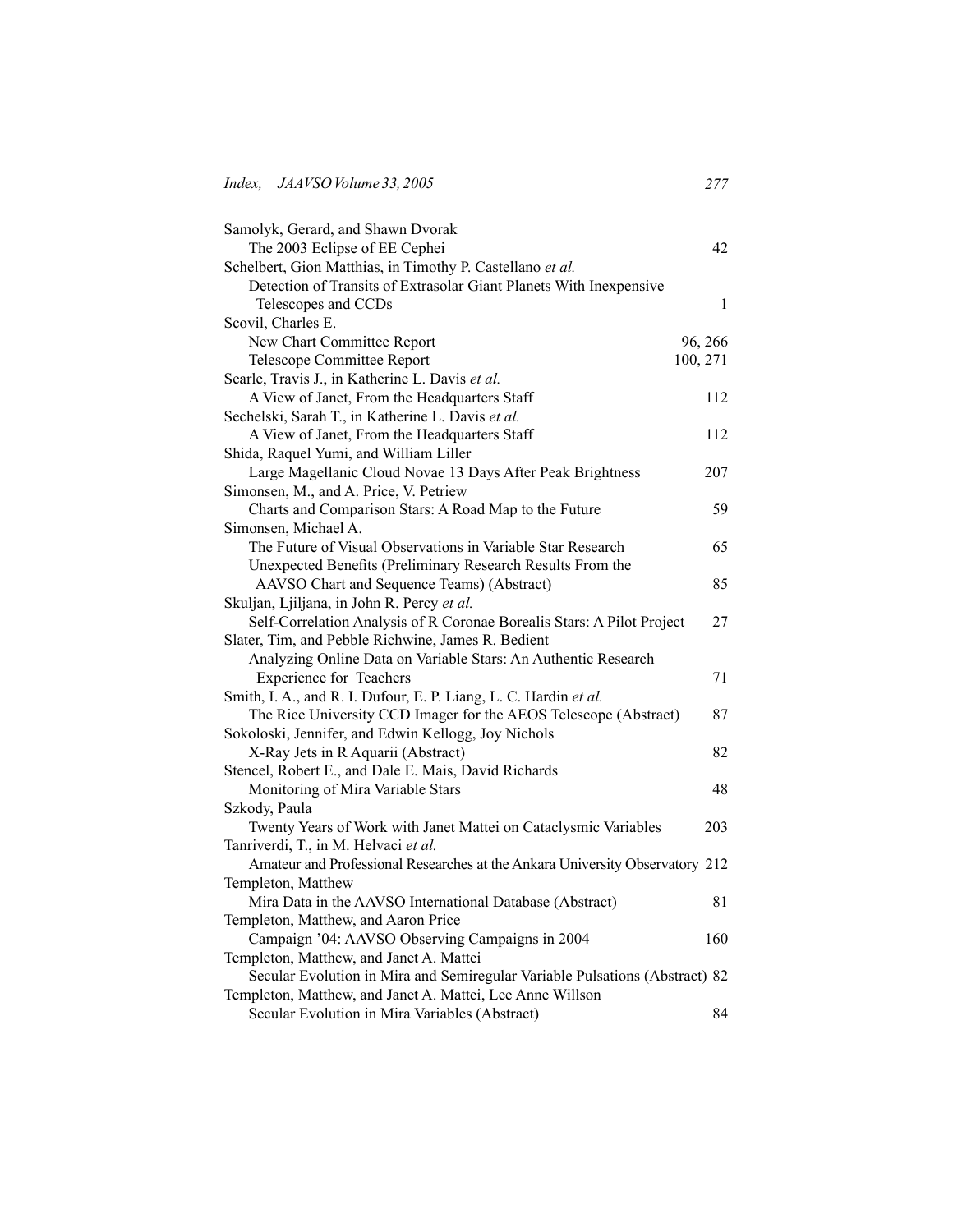| Templeton, Matthew, in Katherine L. Davis et al.                             |              |
|------------------------------------------------------------------------------|--------------|
| A View of Janet, From the Headquarters Staff                                 | 112          |
| Terry, Richard Stone, in Timothy P. Castellano et al.                        |              |
| Detection of Transits of Extrasolar Giant Planets With Inexpensive           |              |
| Telescopes and CCDs                                                          | $\mathbf{1}$ |
| Tikkanen, P., in Arto Oksanen et al.                                         |              |
| Gamma-Ray Burst Optical Afterglow Observations at Nyrölä                     |              |
| Observatory (Abstract)                                                       | 86           |
| Törün, E., in M. Helvaci et al.                                              |              |
| Amateur and Professional Researches at the Ankara University Observatory 212 |              |
| Traub, Wesley A.                                                             |              |
| The Mira Imaging Project: Near-IR VLBA, and Thermal-IR (Abstract)            | 80           |
| Turner, Rebecca, in Katherine L. Davis et al.                                |              |
| A View of Janet, From the Headquarters Staff                                 | 112          |
| <b>Various Authors</b>                                                       |              |
| Words of Remembrance for Janet A. Mattei                                     | 131          |
| Waagen, Elizabeth O.                                                         |              |
| The AAVSO Data Validation Project: Opening the Treasure Chest (Abstract)     | 85           |
| Annual Report of the Director for Fiscal Year 2003-2004                      | 222          |
| Introduction: Janet Akyüz Mattei and the AAVSO                               | 106          |
| The Janet Mattei Gravesite                                                   | 148          |
| 9.5 Million Variable Star Observations Coming to You by 2005! (Abstract)     | 83           |
| Waagen, E. O., and M. D. Koppelman, J. C. Martin                             |              |
| AAVSO and HST Observations of η Carinae                                      | 22           |
| Waagen, Elizabeth O., in Katherine L. Davis et al.                           |              |
| A View of Janet, From the Headquarters Staff                                 | 112          |
| Walker, Gary                                                                 |              |
| Charge-Coupled Device (CCD) Committee Report                                 | 95, 264      |
| Whitney, Charles A.                                                          |              |
| <b>Editorial Comment</b>                                                     | 105          |
| Williams, David B.                                                           |              |
| Minutes of the 93rd Annual Meeting (Waltham, Mass.)                          | 218          |
| Williams, Thomas R.                                                          |              |
| An Unfinished but Closed Chapter in AAVSO History                            | 118          |
| Willson, Lee Anne                                                            |              |
| Miras and Janet Mattei                                                       | 181          |
| Planets in the Winds of Dying Stars: Detection by Photometry and the         |              |
| Fates of the Planets in Our Solar System (Abstract)                          | 81           |
| Willson, Lee Anne, and Janet A. Mattei, Matthew Templeton                    |              |
| Secular Evolution in Mira Variables (Abstract)                               | 84           |
| Young, Donna L.                                                              |              |
| Double Vision: Chandra and AAVSO                                             | 76           |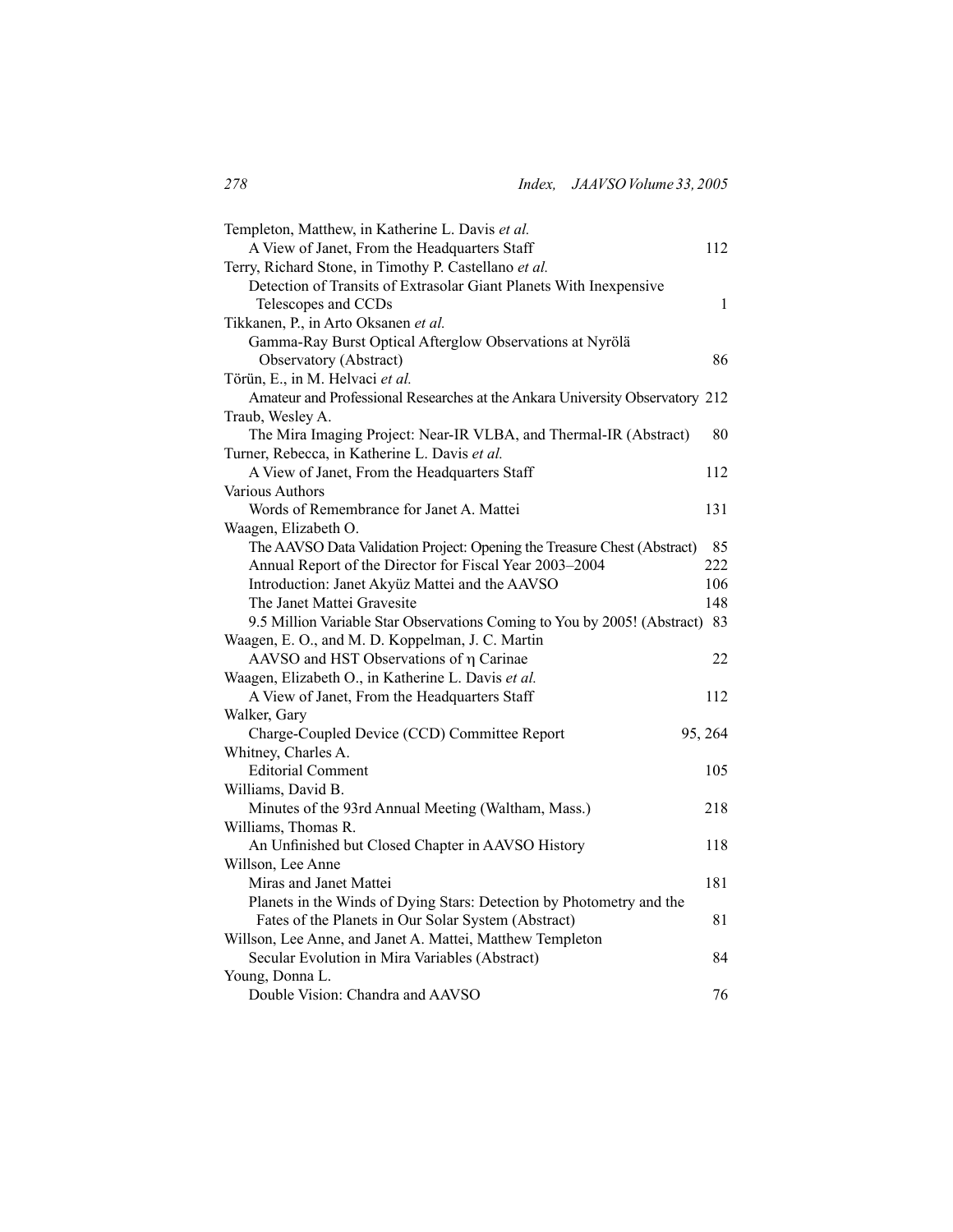| Subject                                                                  |                    |
|--------------------------------------------------------------------------|--------------------|
| <b>AAVSO</b>                                                             |                    |
| AAVSO Director's Award Recipients, 2004                                  | 94                 |
| AAVSO Gamma-Ray Burst Award Recipient, 2004                              | 221                |
| AAVSO Observer Award Recipients, 2004                                    | 93                 |
| AAVSO Solar Award Recipients, 2004                                       | 221                |
| The AAVSO Archive Project                                                |                    |
| Michael Saladyga                                                         | 171                |
| The AAVSO Data Validation Project: Opening the Treasure Chest (Abstract) |                    |
| Elizabeth O. Waagen                                                      | 85                 |
| AAVSO and HST Observations of η Carinae                                  |                    |
| M. D. Koppelman, J. C. Martin, and E. O. Waagen                          | 22                 |
| Annual Report of the Director for Fiscal Year 2003-2004                  |                    |
| Elizabeth O. Waagen                                                      | 222                |
| BZ UMa and Var Her 04: Keeping Us Up At Night (Abstract)                 |                    |
| <b>Aaron Price</b>                                                       | 84                 |
| Campaign '04: AAVSO Observing Campaigns in 2004                          |                    |
| Matthew Templeton and Aaron Price                                        | 160                |
| Charts and Comparison Stars: A Road Map to the Future                    |                    |
| A. Price, V. Petriew, and M. Simonsen                                    | 59                 |
| Deceased Members, Observers, and Colleagues                              | 92, 221            |
| Double Vision: Chandra and AAVSO                                         |                    |
| Donna L. Young                                                           | 76                 |
| Introduction: Janet Akyüz Mattei and the AAVSO                           |                    |
| Elizabeth O. Waagen                                                      | 106                |
| The Janet Mattei Gravesite                                               |                    |
| Elizabeth O. Waagen                                                      | 148                |
| Janet Mattei's Contributions to Education and Outreach                   |                    |
| John R. Percy                                                            | 151                |
| A Memorial Gathering in Honor of Janet Akyüz Mattei (Program)            |                    |
| Anon.                                                                    | 108                |
| Miras and Janet Mattei                                                   |                    |
| Lee Anne Willson                                                         | 181                |
| New Members                                                              | 92, 220            |
| 9.5 Million Variable Star Observations Coming to You by 2005! (Abstract) |                    |
| Elizabeth O. Waagen                                                      | 83                 |
| "Partnership in Astronomy"                                               |                    |
| Mario Motta                                                              | 157                |
| Period Changes in RV Tauri and SRd Variables                             |                    |
| John R. Percy and Jaime Coffey                                           | 193                |
| A Photo Album of Janet Akyüz Mattei's Years With the AAVSO               |                    |
| Compiled by the AAVSO Staff                                              | following page 150 |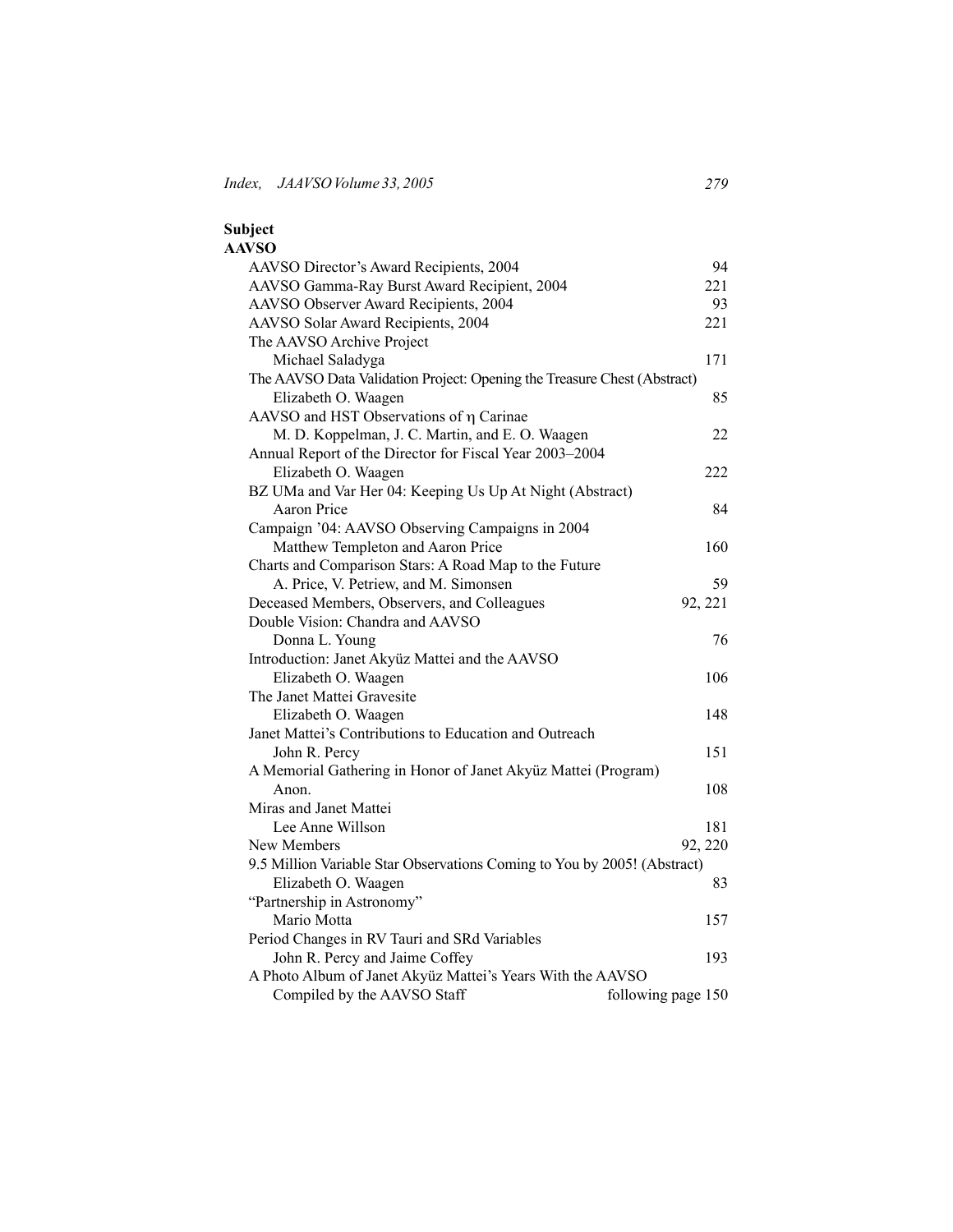| Self-Correlation Analysis of the Brightness Variability of Symbiotic<br>Stars: A Pilot Project |     |
|------------------------------------------------------------------------------------------------|-----|
| John R. Percy and Ashley Harrett                                                               | 34  |
| Twenty Years of Work with Janet Mattei on Cataclysmic Variables                                |     |
| Paula Szkody                                                                                   | 203 |
| Two Turkish Lady Astronomers                                                                   |     |
| Dorrit Hoffleit                                                                                | 127 |
| An Unfinished but Closed Chapter in AAVSO History                                              |     |
| Thomas R. Williams                                                                             | 118 |
| A View of Janet, From the Headquarters Staff                                                   |     |
| Katherine L. Davis et al.                                                                      | 112 |
| William Tyler, Meet Janet: How Two Extraordinary People Made                                   |     |
| Variable Stars Accessible to the Rest of Us (Abstract)                                         |     |
| David H. Levy                                                                                  | 86  |
| <b>AAVSO MEETINGS</b>                                                                          |     |
| Janet Mattei's Contributions to Education and Outreach                                         |     |
|                                                                                                | 151 |
| John R. Percy                                                                                  |     |
| List of Participants                                                                           |     |
| Anon.                                                                                          | 109 |
| A Memorial Gathering in Honor of Janet Akyüz Mattei (Program)                                  |     |
| Anon.                                                                                          | 108 |
| A Photo Album of Janet Akyüz Mattei's Years With the AAVSO                                     |     |
| Compiled by the AAVSO Staff<br>following page 150                                              |     |
| <b>AAVSO, JOURNAL OF</b>                                                                       |     |
| <b>Editorial Comment</b>                                                                       |     |
| Charles A. Whitney                                                                             | 105 |
| <b>AAVSO INTERNATIONAL DATABASE</b>                                                            |     |
| The AAVSO Data Validation Project: Opening the Treasure Chest                                  |     |
| (Abstract)                                                                                     |     |
| Elizabeth O. Waagen                                                                            | 85  |
| Analyzing Online Data on Variable Stars: An Authentic Research                                 |     |
| <b>Experience for Teachers</b>                                                                 |     |
| Pebble Richwine, James R. Bedient, and Tim Slater                                              | 71  |
| Mira Data in the AAVSO International Database (Abstract)                                       |     |
| Matthew Templeton                                                                              | 81  |
| Miras and Janet Mattei                                                                         |     |
| Lee Anne Willson                                                                               | 181 |
| 9.5 Million Variable Star Observations Coming to You by 2005! (Abstract)                       |     |
| Elizabeth O. Waagen                                                                            | 83  |
| Period Changes in RV Tauri and SRd Variables                                                   |     |
| John R. Percy and Jaime Coffey                                                                 | 193 |
| Secular Evolution in Mira Variables (Abstract)                                                 |     |
| Matthew Templeton, Janet A. Mattei and Lee Anne Willson                                        | 84  |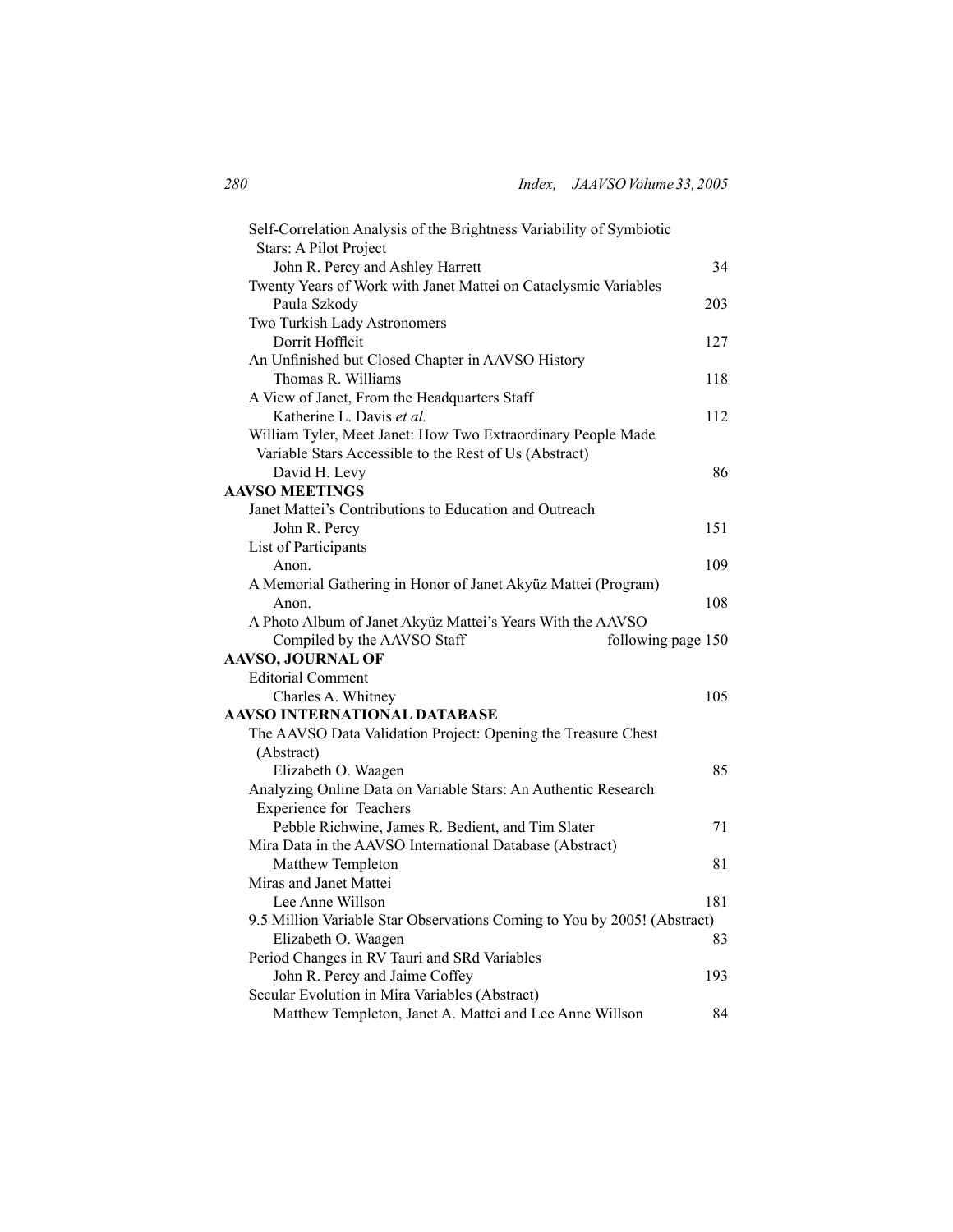| Secular Evolution in Mira and Semiregular Variable Pulsations (Abstract) |     |
|--------------------------------------------------------------------------|-----|
| Matthew Templeton and Janet A. Mattei                                    | 82  |
| Twenty Years of Work with Janet Mattei on Cataclysmic Variables          |     |
| Paula Szkody                                                             | 203 |
| ASTRONOMERS, AMATEUR; PROFESSIONAL-AMATEUR                               |     |
| <b>COLLABORATION</b>                                                     |     |
| The AAVSO Data Validation Project: Opening the Treasure Chest (Abstract) |     |
| Elizabeth O. Waagen                                                      | 85  |
| Amateur and Professional Researches at the Ankara University Observatory |     |
| M. Helvaci et al.                                                        | 212 |
| Analyzing Online Data on Variable Stars: An Authentic Research           |     |
| <b>Experience for Teachers</b>                                           |     |
| Pebble Richwine, James R. Bedient, and Tim Slater                        | 71  |
| BZ UMa and Var Her 04: Keeping Us Up At Night (Abstract)                 |     |
| <b>Aaron Price</b>                                                       | 84  |
| Campaign '04: AAVSO Observing Campaigns in 2004                          |     |
| Matthew Templeton and Aaron Price                                        | 160 |
| Deep Impact Mission (Abstract)                                           |     |
| Mary Ann Kadooka                                                         | 87  |
| Detection of Transits of Extrasolar Giant Planets With Inexpensive       |     |
| Telescopes and CCDs                                                      |     |
| Timothy P. Castellano et al.                                             | 1   |
| Double Vision: Chandra and AAVSO                                         |     |
| Donna L. Young                                                           | 76  |
| Gamma-Ray Burst Optical Afterglow Observations at Nyrölä                 |     |
| Observatory (Abstract)                                                   |     |
| Arto Oksanen et al.                                                      | 86  |
| Mira Data in the AAVSO International Database (Abstract)                 |     |
| Matthew Templeton                                                        | 81  |
| Miras and Janet Mattei                                                   |     |
| Lee Anne Willson                                                         | 181 |
| 9.5 Million Variable Star Observations Coming to You by 2005! (Abstract) |     |
| Elizabeth O. Waagen                                                      | 83  |
| Outbursts and Jet Activity in CH Cygni (Abstract)                        |     |
| Margarita Karovska and Janet A. Mattei                                   | 191 |
| "Partnership in Astronomy"                                               |     |
| Mario Motta                                                              | 157 |
| A Photo Album of Janet Akyüz Mattei's Years With the AAVSO               |     |
| Compiled by the AAVSO Staff<br>following page 150                        |     |
| Secular Evolution in Mira Variables (Abstract)                           |     |
| Matthew Templeton, Janet A. Mattei, and Lee Anne Willson                 | 84  |
| Secular Evolution in Mira and Semiregular Variable Pulsations (Abstract) |     |
| Matthew Templeton and Janet A. Mattei                                    | 82  |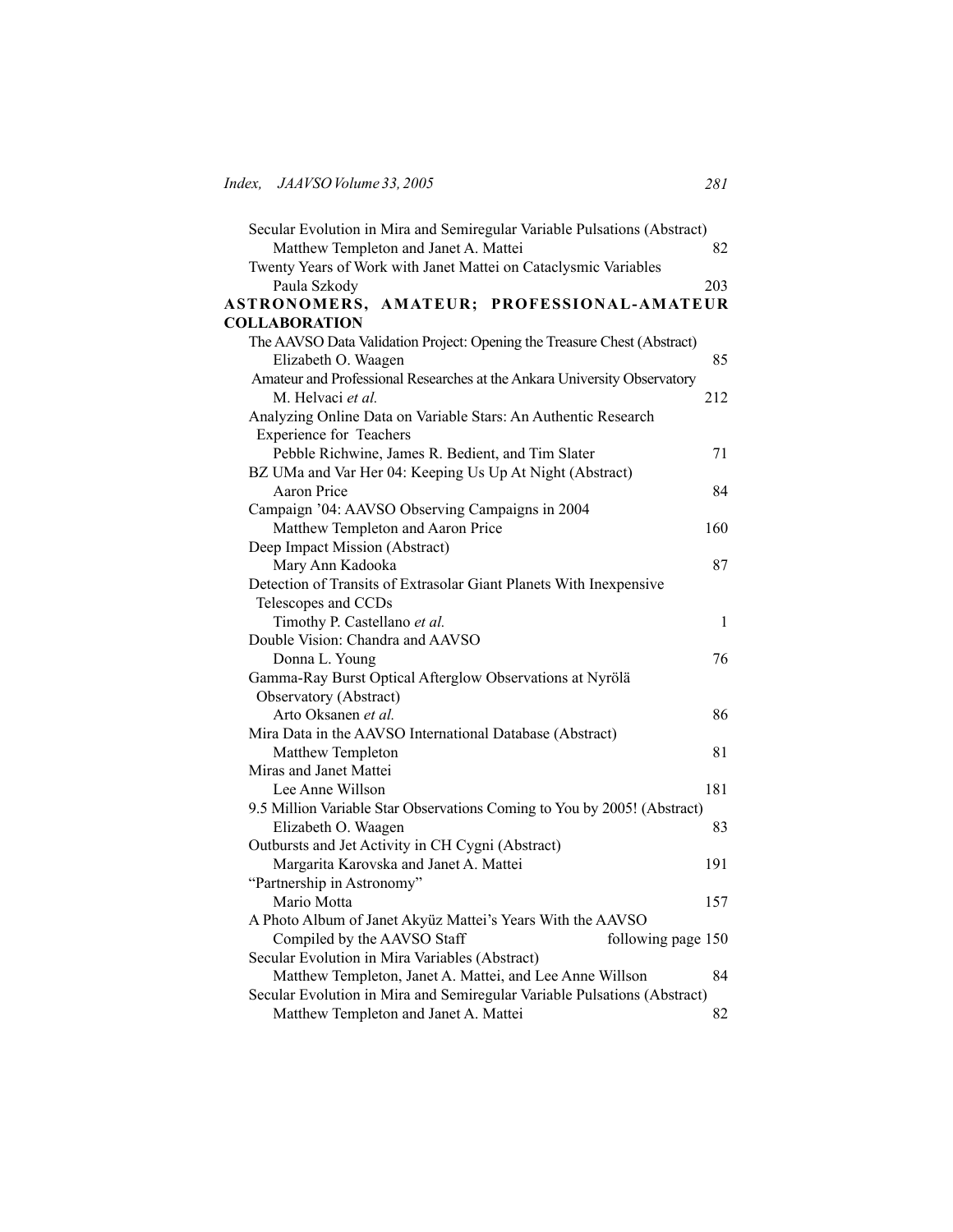| Twenty Years of Work with Janet Mattei on Cataclysmic Variables  |     |
|------------------------------------------------------------------|-----|
| Paula Szkody                                                     | 203 |
| Unexpected Benefits (Preliminary Research Results From the AAVSO |     |
| Chart and Sequence Teams) (Abstract)                             |     |
| Michael A. Simonsen                                              | 85  |
| William Tyler, Meet Janet: How Two Extraordinary People Made     |     |
| Variable Stars Accessible to the Rest of Us (Abstract)           |     |
| David H. Levy                                                    | 86  |
| ASTRONOMY, HISTORY OF [See also ARCHAEOASTRONOMY;                |     |
| <b>OBITUARIES</b>                                                |     |
| The AAVSO Archive Project                                        |     |
| Michael Saladyga                                                 | 171 |
| Dr. Mattei in Japan (Abstract)                                   |     |
| Seiichi Sakuma                                                   | 130 |
| The Janet Mattei Gravesite                                       |     |
| Elizabeth O. Waagen                                              | 148 |
| A Memorial Gathering in Honor of Janet Akyüz Mattei (Program)    |     |
| Anon.                                                            | 108 |
| Miras and Janet Mattei                                           |     |
| Lee Anne Willson                                                 | 181 |
| A Photo Album of Janet Akyüz Mattei's Years With the AAVSO       |     |
| Compiled by the AAVSO Staff<br>following page 150                |     |
| Twenty Years of Work with Janet Mattei on Cataclysmic Variables  |     |
| Paula Szkody                                                     | 203 |
| Two Turkish Lady Astronomers                                     |     |
| Dorrit Hoffleit                                                  | 127 |
| An Unfinished but Closed Chapter in AAVSO History                |     |
| Thomas R. Williams                                               | 118 |
| William Tyler, Meet Janet: How Two Extraordinary People Made     |     |
| Variable Stars Accessible to the Rest of Us (Abstract)           |     |
|                                                                  |     |
| David H. Levy                                                    | 86  |
| <b>ASTRONOMY, WOMEN IN</b>                                       |     |
| Dr. Mattei in Japan (Abstract)                                   |     |
| Seiichi Sakuma                                                   | 130 |
| Introduction: Janet Akyüz Mattei and the AAVSO                   |     |
| Elizabeth O. Waagen                                              | 106 |
| The Janet Mattei Gravesite                                       |     |
| Elizabeth O. Waagen                                              | 148 |
| Janet Mattei's Contributions to Education and Outreach           |     |
| John R. Percy                                                    | 151 |
| Janet A. Mattei's Hawaiian Ohana (Abstract)                      |     |
| Mary Ann Kadooka et al.                                          | 170 |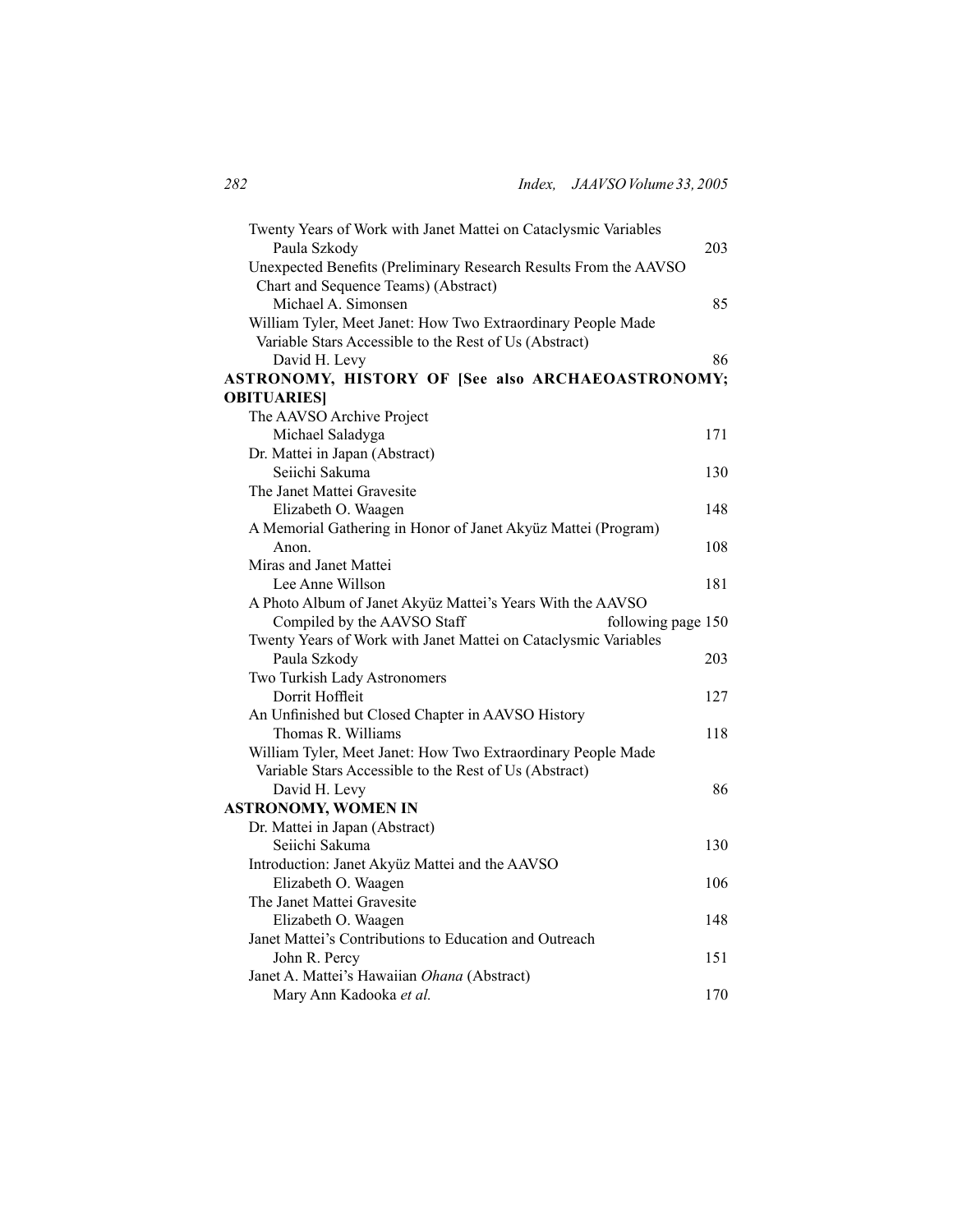| A Memorial Gathering in Honor of Janet Akyüz Mattei (Program)   |                    |
|-----------------------------------------------------------------|--------------------|
| Anon.                                                           | 108                |
| Miras and Janet Mattei                                          |                    |
| Lee Anne Willson                                                | 181                |
| "Partnership in Astronomy"                                      |                    |
| Mario Motta                                                     | 157                |
| A Photo Album of Janet Akyüz Mattei's Years With the AAVSO      |                    |
| Compiled by the AAVSO Staff                                     | following page 150 |
| Twenty Years of Work with Janet Mattei on Cataclysmic Variables |                    |
| Paula Szkody                                                    | 203                |
| Two Turkish Lady Astronomers                                    |                    |
| Dorrit Hoffleit                                                 | 127                |
| An Unfinished but Closed Chapter in AAVSO History               |                    |
| Thomas R. Williams                                              | 118                |
| A View of Janet, From the Headquarters Staff                    |                    |
| Katherine L. Davis et al.                                       | 112                |
| William Tyler, Meet Janet: How Two Extraordinary People Made    |                    |
| Variable Stars Accessible to the Rest of Us (Abstract)          |                    |
| David H. Levy                                                   | 86                 |
| Words of Remembrance for Janet A. Mattei                        |                    |
| Various Authors                                                 | 131                |
| <b>AWARDS, AAVSO</b>                                            |                    |
| Director's Award Recipients, 2004                               | 94                 |
| Gamma-Ray Burst Award Recipient, 2004                           | 221                |
| Observer Award Recipients, 2004                                 | 93                 |
| A Photo Album of Janet Akyüz Mattei's Years With the AAVSO      |                    |
| Compiled by the AAVSO Staff                                     | following page 150 |
| Solar Award Recipients, 2004                                    | 221                |
| <b>BIOGRAPHY [See also ASTRONOMY, HISTORY OF]</b>               |                    |
| Dr. Mattei in Japan (Abstract)                                  |                    |
| Seiichi Sakuma                                                  | 130                |
| Introduction: Janet Akyüz Mattei and the AAVSO                  |                    |
| Elizabeth O. Waagen                                             | 106                |
| Janet A. Mattei's Hawaiian Ohana (Abstract)                     |                    |
| Mary Ann Kadooka et al.                                         | 170                |
| The Janet Mattei Gravesite                                      |                    |
| Elizabeth O. Waagen                                             | 148                |
| Janet Mattei's Contributions to Education and Outreach          |                    |
| John R. Percy                                                   | 151                |
| A Memorial Gathering in Honor of Janet Akyüz Mattei (Program)   |                    |
| Anon.                                                           | 108                |
| Miras and Janet Mattei                                          |                    |
| Lee Anne Willson                                                | 181                |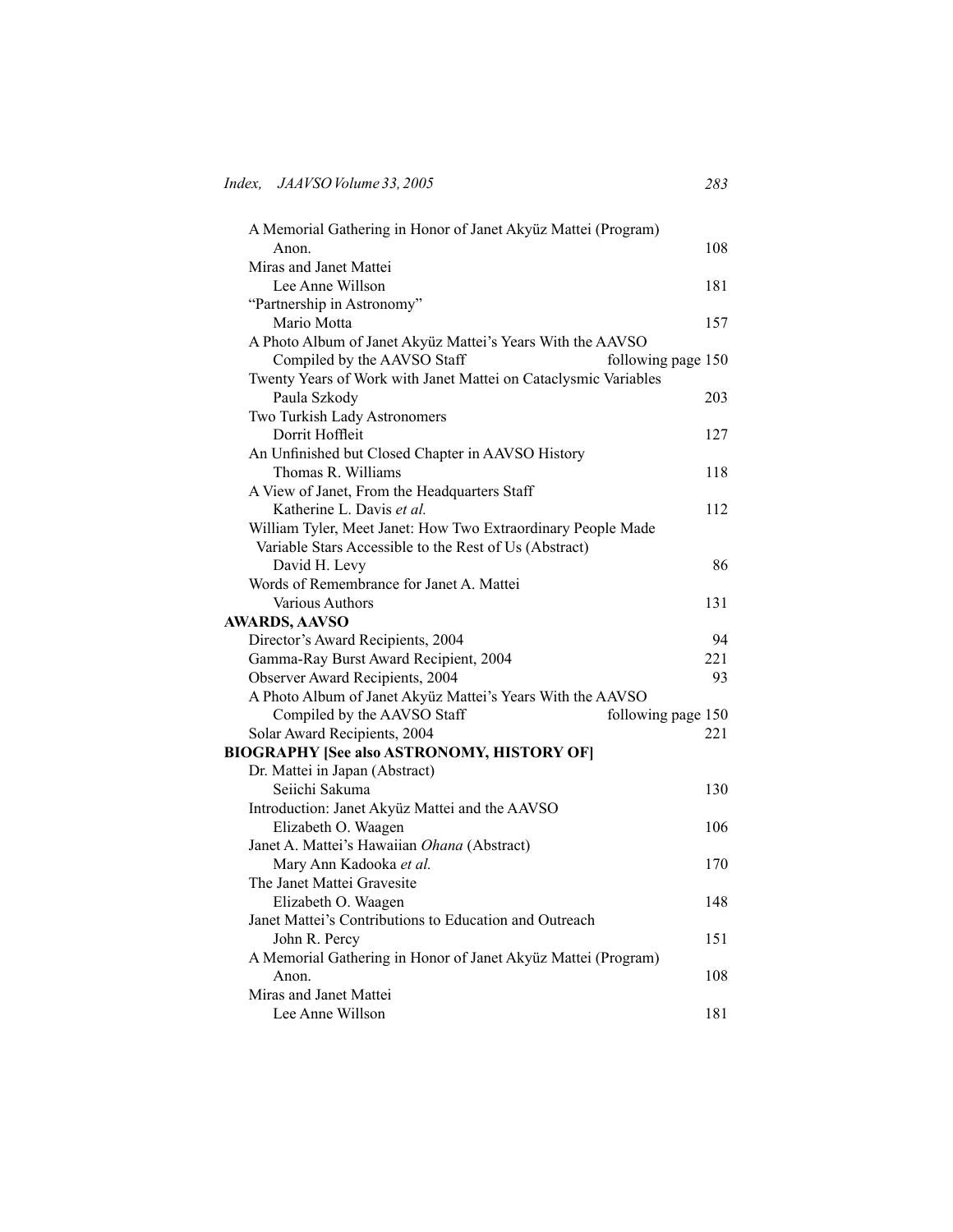| Outbursts and Jet Activity in CH Cygni (Abstract)                |     |
|------------------------------------------------------------------|-----|
| Margarita Karovska and Janet A. Mattei                           | 191 |
| "Partnership in Astronomy"                                       |     |
| Mario Motta                                                      | 157 |
| A Photo Album of Janet Akyüz Mattei's Years With the AAVSO       |     |
| Compiled by the AAVSO Staff<br>following page 150                |     |
| Twenty Years of Work with Janet Mattei on Cataclysmic Variables  |     |
| Paula Szkody                                                     | 203 |
| Two Turkish Lady Astronomers                                     |     |
| Dorrit Hoffleit                                                  | 127 |
| An Unfinished but Closed Chapter in AAVSO History                |     |
| Thomas R. Williams                                               | 118 |
| A View of Janet, From the Headquarters Staff                     |     |
| Katherine L. Davis et al.                                        | 112 |
| William Tyler, Meet Janet: How Two Extraordinary People Made     |     |
| Variable Stars Accessible to the Rest of Us (Abstract)           |     |
| David H. Levy                                                    | 86  |
| Words of Remembrance for Janet A. Mattei                         |     |
| Various Authors                                                  | 131 |
| <b>CATACLYSMIC VARIABLES [See also VARIABLE STARS (GENERAL)]</b> |     |
| BZ UMa and Var Her 04: Keeping Us Up At Night (Abstract)         |     |
| Aaron Price                                                      | 84  |
| Campaign '04: AAVSO Observing Campaigns in 2004                  |     |
| Matthew Templeton and Aaron Price                                | 160 |
| Double Vision: Chandra and AAVSO                                 |     |
| Donna L. Young                                                   | 76  |
| Observing Cataclysmic Variables (Abstract)                       |     |
| Arto Oksanen                                                     | 85  |
| Twenty Years of Work with Janet Mattei on Cataclysmic Variables  |     |
| Paula Szkody                                                     | 203 |
| Unexpected Benefits (Preliminary Research Results From the AAVSO |     |
| Chart and Sequence Teams) (Abstract)<br>Michael A. Simonsen      | 85  |
| CATALOGUES, DATABASES, SURVEYS                                   |     |
| The AAVSO Archive Project                                        |     |
| Michael Saladyga                                                 | 171 |
| Analyzing Online Data on Variable Stars: An Authentic Research   |     |
| <b>Experience for Teachers</b>                                   |     |
| Pebble Richwine, James R. Bedient, and Tim Slater                | 71  |
| Charts and Comparison Stars: A Road Map to the Future            |     |
| A. Price, V. Petriew, and M. Simonsen                            | 59  |
| The Future of Visual Observations in Variable Star Research      |     |
| Michael A. Simonsen                                              | 65  |
|                                                                  |     |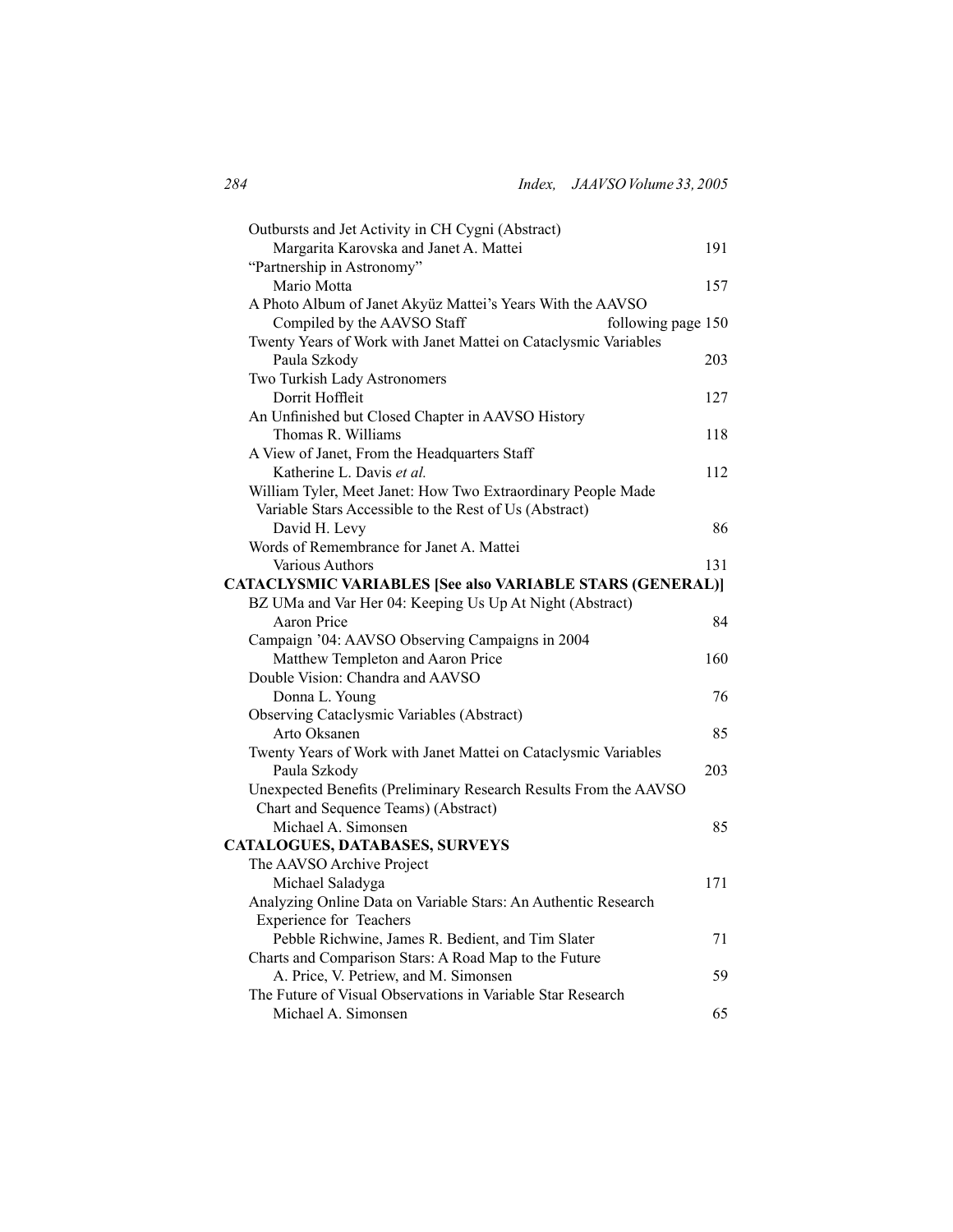| Unexpected Benefits (Preliminary Research Results From the AAVSO   |              |
|--------------------------------------------------------------------|--------------|
| Chart and Sequence Teams) (Abstract)                               |              |
| Michael A. Simonsen                                                | 85           |
| <b>CEPHEID VARIABLES [See also VARIABLE STARS (GENERAL)]</b>       |              |
| Period Changes in RV Tauri and SRd Variables                       |              |
| John R. Percy and Jaime Coffey                                     | 193          |
| <b>CHARGE-COUPLED DEVICES (CCDs) [See also PHOTOMETRY, CCD]</b>    |              |
| Detection of Transits of Extrasolar Giant Planets With Inexpensive |              |
| Telescopes and CCDs                                                |              |
| Timothy P. Castellano et al.                                       | $\mathbf{1}$ |
| Monitoring of Mira Variable Stars                                  |              |
| Dale E. Mais, Robert E. Stencel, and David Richards                | 48           |
| <b>CHARTS, VARIABLE STAR</b>                                       |              |
| Charts and Comparison Stars: A Road Map to the Future              |              |
| A. Price, V. Petriew, and M. Simonsen                              | 59           |
| Unexpected Benefits (Preliminary Research Results From the AAVSO   |              |
| Chart and Sequence Teams) (Abstract)                               |              |
| Michael A. Simonsen                                                | 85           |
| <b>CHARTS; COMPARISON STAR SEQUENCES</b>                           |              |
| Charts and Comparison Stars: A Road Map to the Future              |              |
| A. Price, V. Petriew, and M. Simonsen                              | 59           |
| A Photo Album of Janet Akyüz Mattei's Years With the AAVSO         |              |
| Compiled by the AAVSO Staff<br>following page 150                  |              |
| Unexpected Benefits (Preliminary Research Results From the AAVSO   |              |
| Chart and Sequence Teams) (Abstract)                               |              |
| Michael A. Simonsen                                                | 85           |
| <b>COMETS</b>                                                      |              |
| Deep Impact Mission (Abstract)                                     |              |
| Mary Ann Kadooka                                                   | 87           |
| <b>COMPUTERS; COMPUTER PROGRAMS</b>                                |              |
| The AAVSO Archive Project                                          |              |
| Michael Saladyga                                                   | 171          |
| Charts and Comparison Stars: A Road Map to the Future              |              |
| A. Price, V. Petriew, and M. Simonsen                              | 59           |
| Monitoring of Mira Variable Stars                                  |              |
| Dale E. Mais, Robert E. Stencel, and David Richards                | 48           |
| COORDINATED OBSERVATIONS [MULTI-SITE, MULTI-WAVELENGTH             |              |
| <b>OBSERVATIONS</b>                                                |              |
| AAVSO and HST Observations of $\eta$ Carinae                       |              |
| M. D. Koppelman, J. C. Martin, and E. O. Waagen                    | 22           |
| BZ UMa and Var Her 04: Keeping Us Up At Night (Abstract)           |              |
| <b>Aaron Price</b>                                                 | 84           |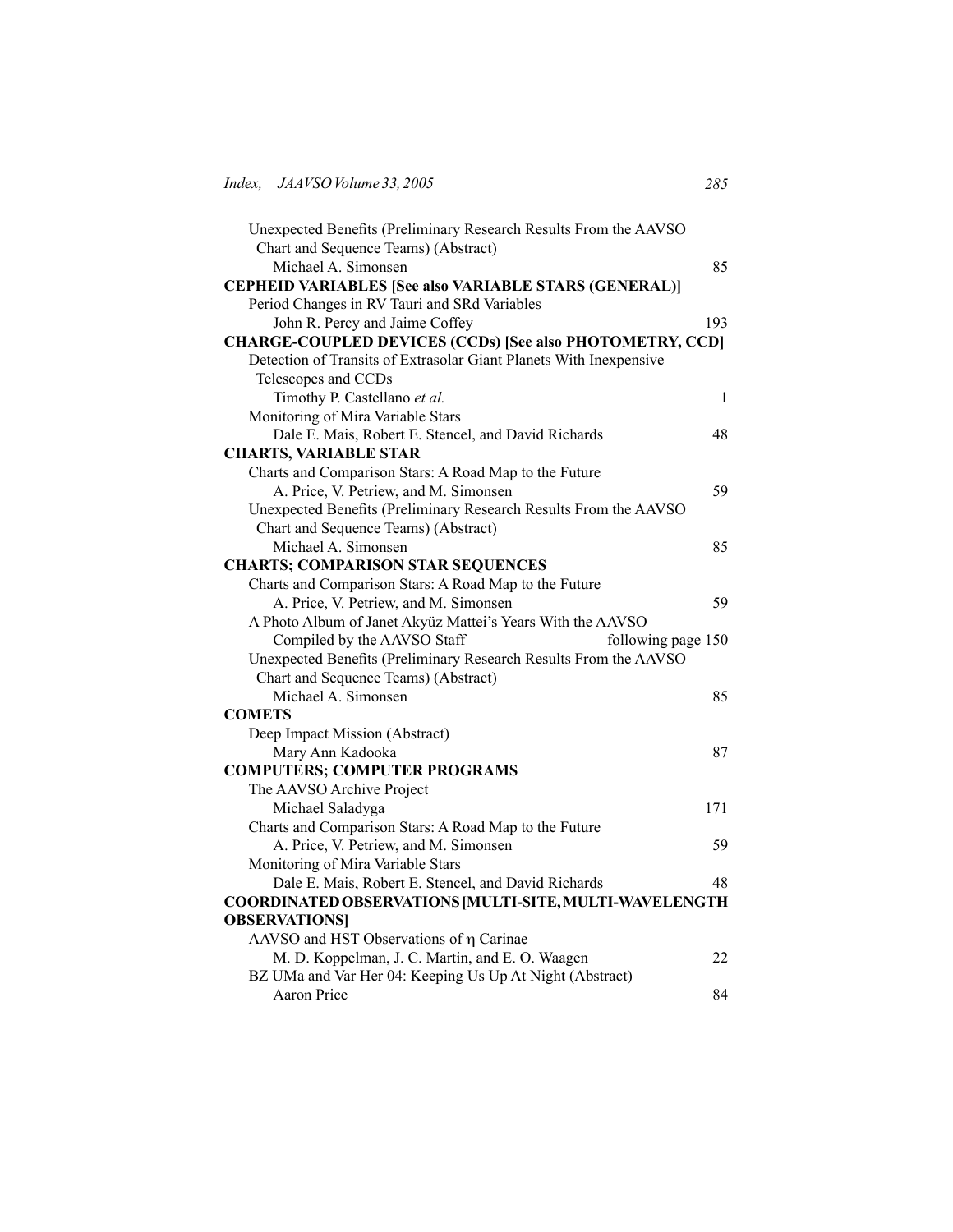| Campaign '04: AAVSO Observing Campaigns in 2004                          |     |
|--------------------------------------------------------------------------|-----|
| Matthew Templeton and Aaron Price                                        | 160 |
| Deep Impact Mission (Abstract)                                           |     |
| Mary Ann Kadooka                                                         | 87  |
| Double Vision: Chandra and AAVSO                                         |     |
| Donna L. Young                                                           | 76  |
| The Future of Visual Observations in Variable Star Research              |     |
| Michael A. Simonsen                                                      | 65  |
| Gamma-Ray Burst Optical Afterglow Observations at Nyrölä                 |     |
| Observatory (Abstract)                                                   |     |
| Arto Oksanen et al.                                                      | 86  |
| The Mira Imaging Project: Near-IR VLBA, and Thermal-IR (Abstract)        |     |
| Wesley A. Traub                                                          | 80  |
| Miras and Janet Mattei                                                   |     |
| Lee Anne Willson                                                         | 181 |
| Miras and Their Companions (Abstract)                                    |     |
| Margarita Karovska                                                       | 80  |
| Outbursts and Jet Activity in CH Cygni (Abstract)                        |     |
| Margarita Karovska and Janet A. Mattei                                   | 191 |
| Twenty Years of Work with Janet Mattei on Cataclysmic Variables          |     |
| Paula Szkody                                                             | 203 |
| X-Ray Jets in R Aquarii (Abstract)                                       |     |
| Edwin Kellogg, Joy Nichols, and Jennifer Sokoloski                       | 82  |
| DATA MANAGEMENT[See AAVSO; COMPUTERS]                                    |     |
| The AAVSO Archive Project                                                |     |
| Michael Saladyga                                                         | 171 |
| The AAVSO Data Validation Project: Opening the Treasure Chest (Abstract) |     |
| Elizabeth O. Waagen                                                      | 85  |
| 9.5 Million Variable Star Observations Coming to You by 2005! (Abstract) |     |
| Elizabeth O. Waagen                                                      | 83  |
| <b>DATA MINING</b>                                                       |     |
| Analyzing Online Data on Variable Stars: An Authentic Research           |     |
| <b>Experience for Teachers</b>                                           |     |
| Pebble Richwine, James R. Bedient, and Tim Slater                        | 71  |
| <b>ECLIPSING BINARIES [See also VARIABLE STARS (GENERAL)]</b>            |     |
| Amateur and Professional Researches at the Ankara University Observatory |     |
| M. Helvaci et al.                                                        | 212 |
| The 2003 Eclipse of EE Cephei                                            |     |
| Gerard Samolyk and Shawn Dvorak                                          | 42  |
| <b>EDUCATION</b>                                                         |     |
| Analyzing Online Data on Variable Stars: An Authentic Research           |     |
| <b>Experience for Teachers</b>                                           |     |
| Pebble Richwine, James R. Bedient, and Tim Slater                        | 71  |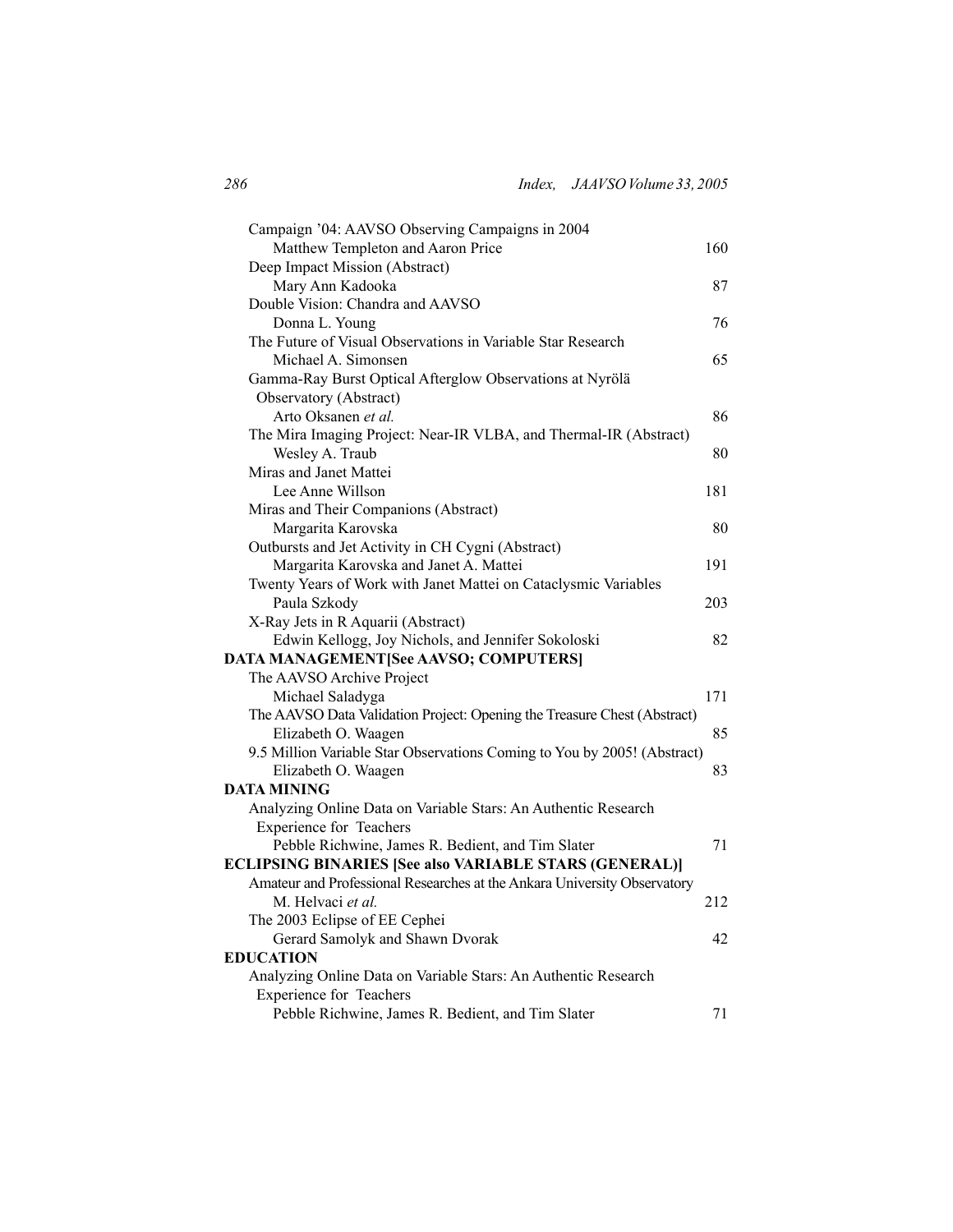| Deep Impact Mission (Abstract)                                              |     |
|-----------------------------------------------------------------------------|-----|
| Mary Ann Kadooka                                                            | 87  |
| Janet A. Mattei's Hawaiian Ohana (Abstract)                                 |     |
| Mary Ann Kadooka et al.                                                     | 170 |
| Janet Mattei's Contributions to Education and Outreach                      |     |
| John R. Percy                                                               | 151 |
| "Partnership in Astronomy"                                                  |     |
| Mario Motta                                                                 | 157 |
| Variable Stars for Scientific Initiation: An Educational Experience         |     |
| Jaime R. Garcia                                                             | 166 |
| <b>EDUCATION, VARIABLE STARS IN</b>                                         |     |
| Amateur and Professional Researches at the Ankara University Observatory    |     |
| M. Helvaci et al.                                                           | 212 |
| Analyzing Online Data on Variable Stars: An Authentic Research              |     |
| Experience for Teachers                                                     |     |
| Pebble Richwine, James R. Bedient, and Tim Slater                           | 71  |
| Janet A. Mattei's Hawaiian Ohana (Abstract)                                 |     |
| Mary Ann Kadooka et al.                                                     | 170 |
| Janet Mattei's Contributions to Education and Outreach                      |     |
| John R. Percy                                                               | 151 |
| "Partnership in Astronomy"                                                  |     |
| Mario Motta                                                                 | 157 |
| A Photo Album of Janet Akyüz Mattei's Years With the AAVSO                  |     |
| Compiled by the AAVSO Staff<br>following page 150                           |     |
| Variable Stars for Scientific Initiation: An Educational Experience         |     |
| Jaime R. Garcia                                                             | 166 |
| <b>EVOLUTION, STELLAR</b>                                                   |     |
| Mira Data in the AAVSO International Database (Abstract)                    |     |
| Matthew Templeton                                                           | 81  |
| Miras and Janet Mattei                                                      |     |
| Lee Anne Willson                                                            | 181 |
| Miras and Their Companions (Abstract)                                       |     |
| Margarita Karovska                                                          | 80  |
| Monitoring of Mira Variable Stars                                           |     |
| Dale E. Mais, Robert E. Stencel, and David Richards                         | 48  |
| Period Changes in RV Tauri and SRd Variables                                |     |
| John R. Percy and Jaime Coffey                                              | 193 |
| Planets in the Winds of Dying Stars: Detection by Photometry and            |     |
| the Fates of the Planets in Our Solar System (Abstract)<br>Lee Anne Willson | 81  |
| Secular Evolution in Mira and Semiregular Variable Pulsations (Abstract)    |     |
| Matthew Templeton and Janet A. Mattei                                       | 82  |
|                                                                             |     |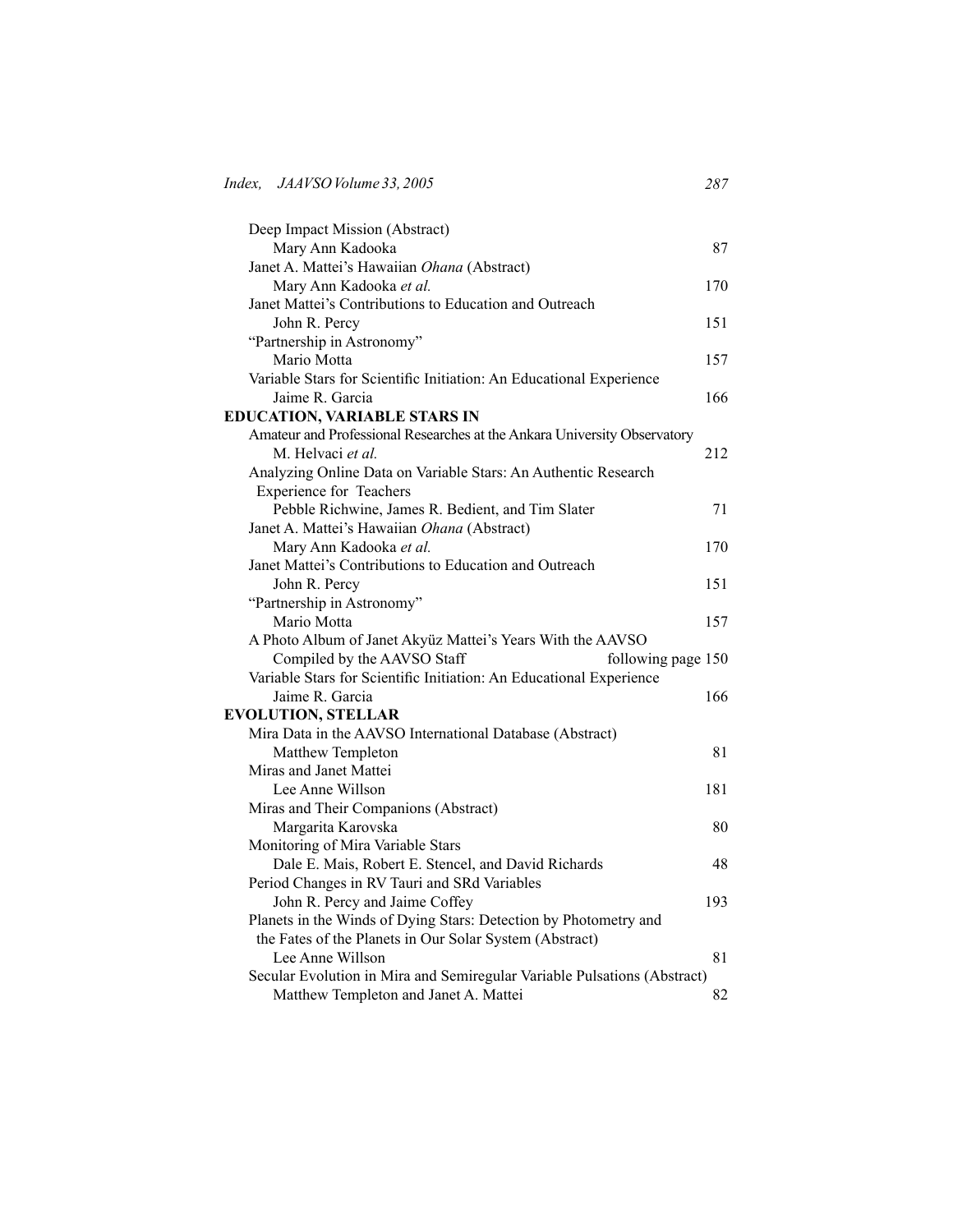| Secular Evolution in Mira Variables (Abstract)                                                     |              |
|----------------------------------------------------------------------------------------------------|--------------|
| Matthew Templeton, Janet A. Mattei, and Lee Anne Willson                                           | 84           |
| EXTRAGALACTIC                                                                                      |              |
| Large Magellanic Cloud Novae 13 Days After Peak Brightness                                         |              |
| William Liller and Raquel Yumi Shida                                                               | 207          |
| <b>FLARES, EXTRASOLAR</b>                                                                          |              |
| Monitoring of Mira Variable Stars                                                                  |              |
| Dale E. Mais, Robert E. Stencel, and David Richards                                                | 48           |
| <b>GAMMA-RAY BURSTS</b>                                                                            |              |
| Gamma-Ray Burst Optical Afterglow Observations at Nyrölä                                           |              |
| Observatory (Abstract)                                                                             |              |
| Arto Oksanen et al.                                                                                | 86           |
| The Rice University CCD Imager for the AEOS Telescope (Abstract)                                   |              |
| R. I. Dufour, et al.                                                                               | 87           |
| <b>GIANTS, RED</b>                                                                                 |              |
| Miras and Janet Mattei                                                                             |              |
| Lee Anne Willson                                                                                   | 181          |
| <b>HIPPARCOS DATABASE</b>                                                                          |              |
| Miras and Janet Mattei                                                                             |              |
| Lee Anne Willson                                                                                   | 181          |
| <b>INDEX, INDICES</b>                                                                              |              |
|                                                                                                    |              |
| Index to Volume 33                                                                                 |              |
| Anon.                                                                                              | 273          |
| <b>INSTRUMENTATION [See also CCD; VARIABLE STAR OBSERVING]</b>                                     |              |
| Detection of Transits of Extrasolar Giant Planets With Inexpensive                                 |              |
| Telescopes and CCDs                                                                                |              |
| Timothy P. Castellano et al.                                                                       | $\mathbf{1}$ |
| Monitoring of Mira Variable Stars                                                                  |              |
| Dale E. Mais, Robert E. Stencel, and David Richards                                                | 48           |
| New Robotic 32-Inch Relay Telescope                                                                |              |
| Mario Motta                                                                                        | 163          |
| A Photo Album of Janet Akyüz Mattei's Years With the AAVSO                                         |              |
| Compiled by the AAVSO Staff<br>following page 150                                                  |              |
| The Rice University CCD Imager for the AEOS Telescope (Abstract)                                   |              |
| R. I. Dufour, et al.                                                                               | 87           |
| <b>JETS (COLLIMATED OUTFLOWS)</b>                                                                  |              |
| Outbursts and Jet Activity in CH Cygni (Abstract)                                                  |              |
| Margarita Karovska and Janet A. Mattei                                                             | 191          |
| X-Ray Jets in R Aquarii (Abstract)                                                                 |              |
| Edwin Kellogg, Joy Nichols, and Jennifer Sokoloski                                                 | 82           |
| LARGE MAGELLANIC CLOUD (LMC)                                                                       |              |
| Large Magellanic Cloud Novae 13 Days After Peak Brightness<br>William Liller and Raquel Yumi Shida |              |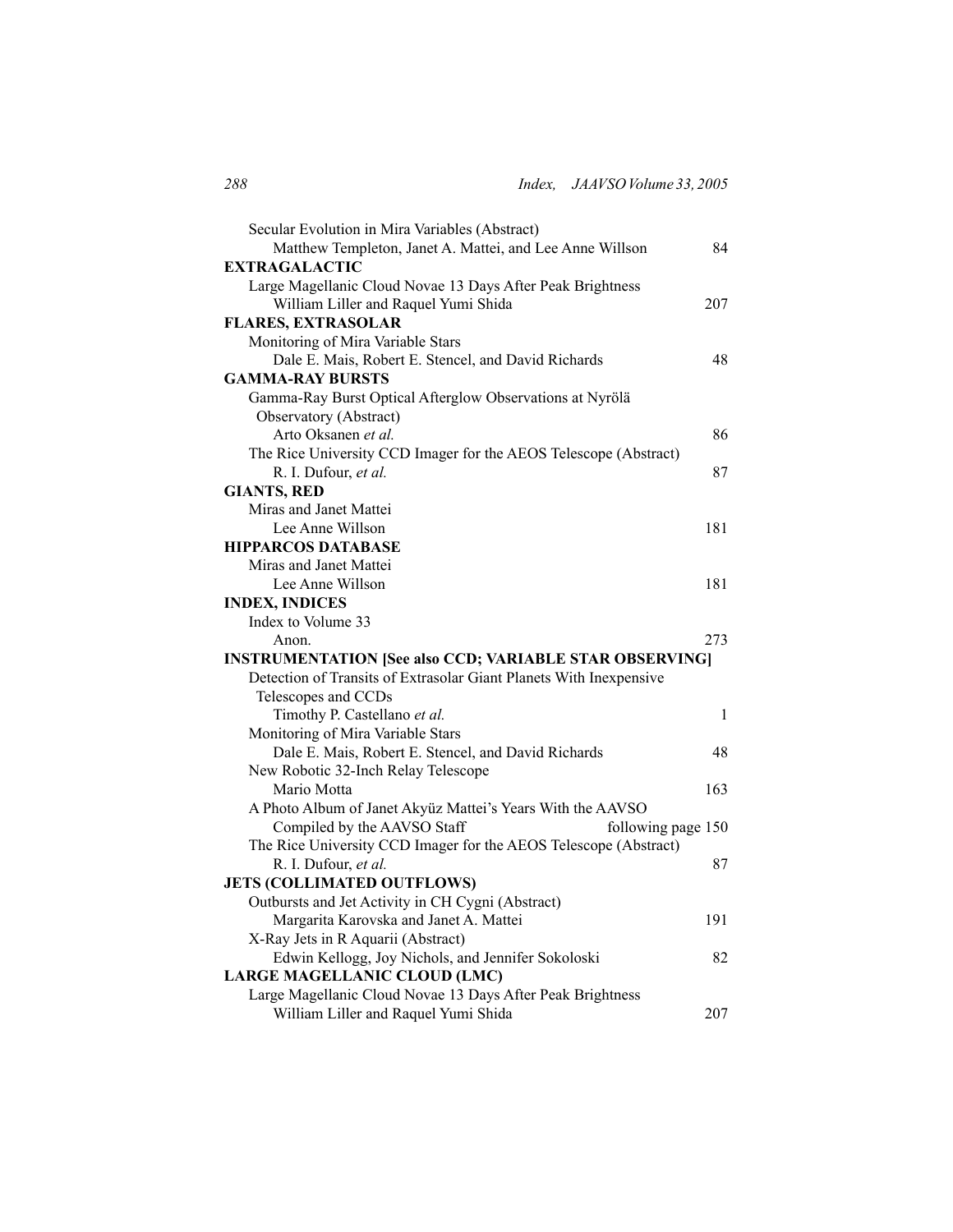| <b>MAGNETIC VARIABLES [See also VARIABLE STARS (GENERAL)]</b>            |     |
|--------------------------------------------------------------------------|-----|
| Twenty Years of Work with Janet Mattei on Cataclysmic Variables          |     |
| Paula Szkody                                                             | 203 |
| <b>MASERS [See also VARIABLE STARS (GENERAL)]</b>                        |     |
| The Mira Imaging Project: Near-IR VLBA, and Thermal-IR (Abstract)        |     |
| Wesley A. Traub                                                          | 80  |
| MIRA VARIABLES [See also VARIABLE STARS (GENERAL)]                       |     |
| Analyzing Online Data on Variable Stars: An Authentic Research           |     |
| Experience for Teachers                                                  |     |
| Pebble Richwine, James R. Bedient, and Tim Slater                        | 71  |
| Mira Data in the AAVSO International Database (Abstract)                 |     |
| Matthew Templeton                                                        | 81  |
| The Mira Imaging Project: Near-IR VLBA, and Thermal-IR (Abstract)        |     |
| Wesley A. Traub                                                          | 80  |
| Miras and Janet Mattei                                                   |     |
| Lee Anne Willson                                                         | 181 |
| Miras and Their Companions (Abstract)                                    |     |
| Margarita Karovska                                                       | 80  |
| Monitoring of Mira Variable Stars                                        |     |
| Dale E. Mais, Robert E. Stencel, and David Richards                      | 48  |
| Planets in the Winds of Dying Stars: Detection by Photometry and         |     |
| the Fates of the Planets in Our Solar System (Abstract)                  |     |
| Lee Anne Willson                                                         | 81  |
| Secular Evolution in Mira and Semiregular Variable Pulsations (Abstract) |     |
| Matthew Templeton and Janet A. Mattei                                    | 82  |
| Secular Evolution in Mira Variables (Abstract)                           |     |
| Matthew Templeton, Janet A. Mattei, and Lee Anne Willson                 | 84  |
| X-Ray Jets in R Aquarii (Abstract)                                       |     |
| Edwin Kellogg, Joy Nichols, and Jennifer Sokoloski                       | 82  |
| <b>MODELS, STELLAR</b>                                                   |     |
| Double Vision: Chandra and AAVSO                                         |     |
| Donna L. Young                                                           | 76  |
| Mira Data in the AAVSO International Database (Abstract)                 |     |
| Matthew Templeton                                                        | 81  |
| The Mira Imaging Project: Near-IR VLBA, and Thermal-IR (Abstract)        |     |
| Wesley A. Traub                                                          | 80  |
| Miras and Janet Mattei                                                   |     |
| Lee Anne Willson                                                         | 181 |
| Miras and Their Companions (Abstract)                                    |     |
| Margarita Karovska                                                       | 80  |
| Planets in the Winds of Dying Stars: Detection by Photometry and         |     |
| the Fates of the Planets in Our Solar System (Abstract)                  |     |
| Lee Anne Willson                                                         | 81  |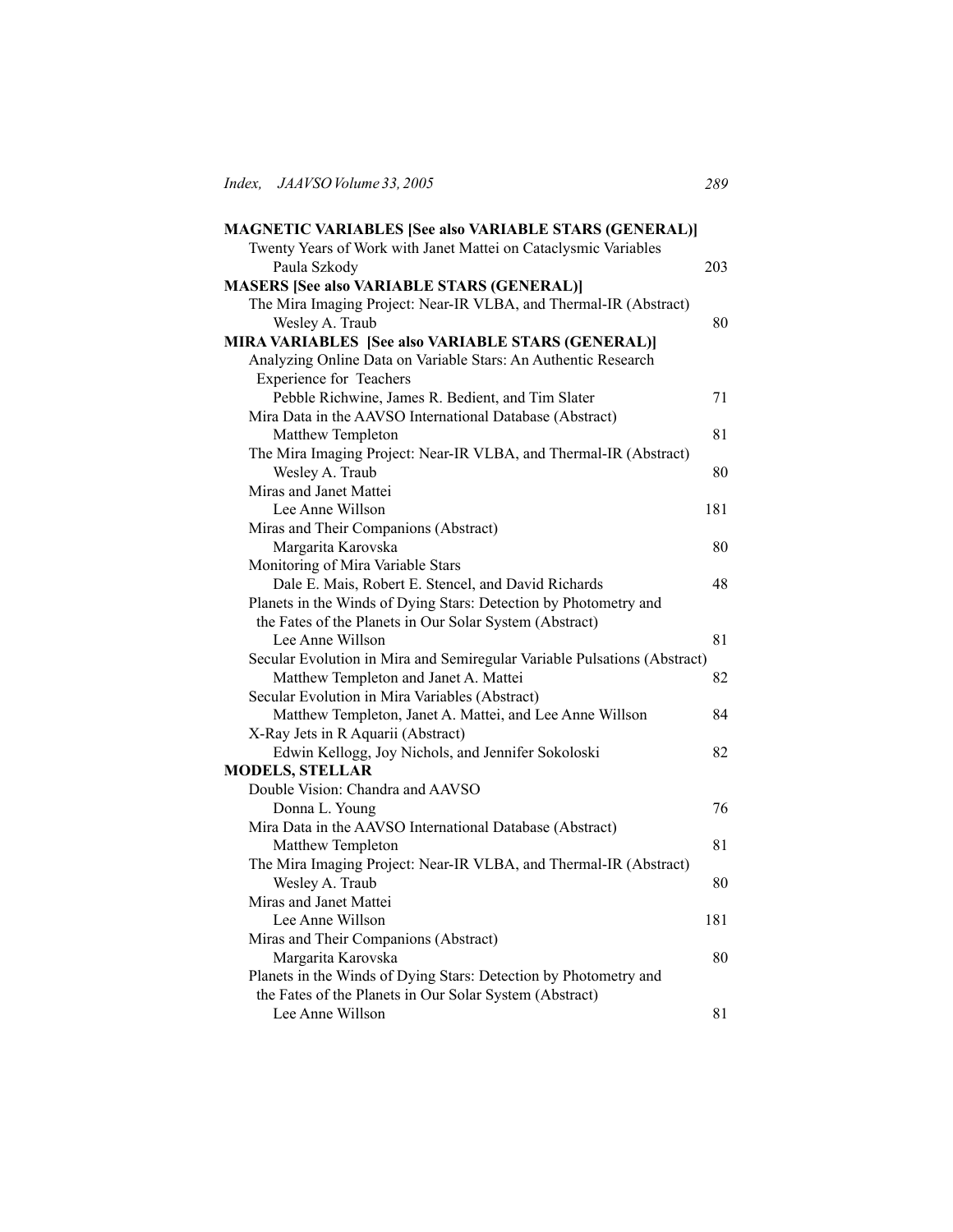| Secular Evolution in Mira and Semiregular Variable Pulsations (Abstract)        |     |
|---------------------------------------------------------------------------------|-----|
| Matthew Templeton and Janet A. Mattei                                           | 82  |
| Secular Evolution in Mira Variables (Abstract)                                  |     |
| Matthew Templeton, Janet A. Mattei, and Lee Anne Willson                        | 84  |
| Self-Correlation Analysis of the Brightness Variability of Symbiotic            |     |
| Stars: A Pilot Project                                                          |     |
| John R. Percy and Ashley Harrett                                                | 34  |
| Twenty Years of Work with Janet Mattei on Cataclysmic Variables<br>Paula Szkody | 203 |
| X-Ray Jets in R Aquarii (Abstract)                                              |     |
| Edwin Kellogg, Joy Nichols, and Jennifer Sokoloski                              | 82  |
| MULTI-WAVELENGTH OBSERVATIONS [See also COORDINATED                             |     |
| <b>OBSERVATIONS</b>                                                             |     |
| AAVSO and HST Observations of η Carinae                                         |     |
| M. D. Koppelman, J. C. Martin, and E. O. Waagen                                 | 22  |
| Deep Impact Mission (Abstract)                                                  |     |
| Mary Ann Kadooka                                                                | 87  |
| Double Vision: Chandra and AAVSO                                                |     |
| Donna L. Young                                                                  | 76  |
| The Future of Visual Observations in Variable Star Research                     |     |
| Michael A. Simonsen                                                             | 65  |
| Gamma-Ray Burst Optical Afterglow Observations at Nyrölä                        |     |
| Observatory (Abstract)                                                          |     |
| Arto Oksanen et al.                                                             | 86  |
| Mira Data in the AAVSO International Database (Abstract)                        |     |
| Matthew Templeton                                                               | 81  |
| The Mira Imaging Project: Near-IR VLBA, and Thermal-IR (Abstract)               |     |
| Wesley A. Traub                                                                 | 80  |
| Miras and Janet Mattei                                                          |     |
| Lee Anne Willson                                                                | 181 |
| Miras and Their Companions (Abstract)                                           |     |
| Margarita Karovska                                                              | 80  |
| Outbursts and Jet Activity in CH Cygni (Abstract)                               |     |
| Margarita Karovska and Janet A. Mattei                                          | 191 |
| Twenty Years of Work with Janet Mattei on Cataclysmic Variables                 |     |
| Paula Szkody                                                                    | 203 |
| X-Ray Jets in R Aquarii (Abstract)                                              |     |
| Edwin Kellogg, Joy Nichols, and Jennifer Sokoloski                              | 82  |
| NETWORKS, COMMUNICATION                                                         |     |
| Double Vision: Chandra and AAVSO                                                |     |
| Donna L. Young                                                                  | 76  |
| Gamma-Ray Burst Optical Afterglow Observations at Nyrölä                        |     |
| Observatory (Abstract)                                                          |     |
| Arto Oksanen et al.                                                             | 86  |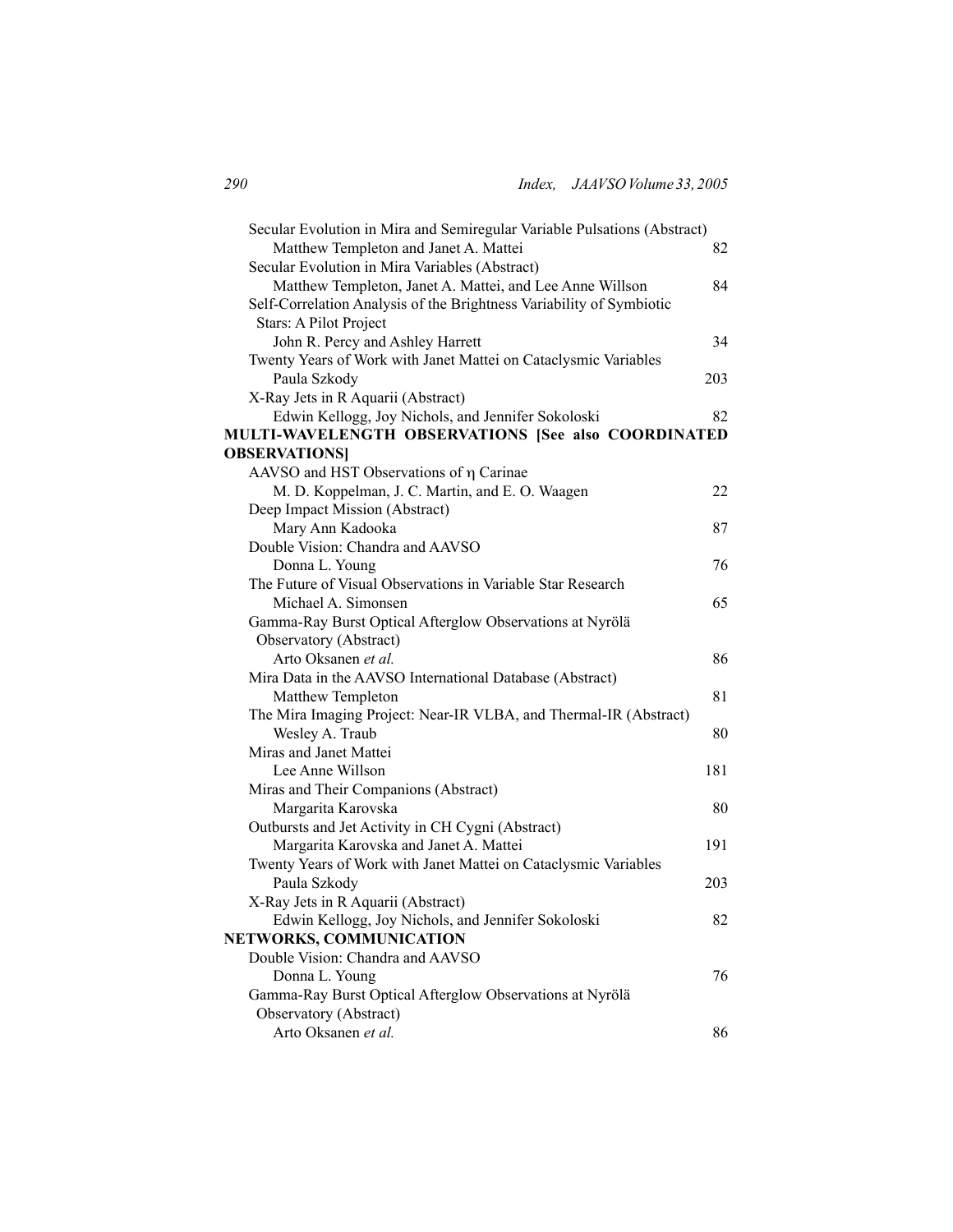| Observing Cataclysmic Variables (Abstract)<br>Arto Oksanen               | 85                 |
|--------------------------------------------------------------------------|--------------------|
| NOVAE; RECURRENT NOVAE; NOVA-LIKE [See also CATACLYSMIC                  |                    |
| <b>VARIABLES</b>                                                         |                    |
| Large Magellanic Cloud Novae 13 Days After Peak Brightness               |                    |
| William Liller and Raquel Yumi Shida                                     | 207                |
| <b>OBITUARIES, MEMORIALS [See also ASTRONOMY, HISTORY OF]</b>            |                    |
| Amateur and Professional Researches at the Ankara University Observatory |                    |
| M. Helvaci et al.                                                        | 212                |
| Dr. Mattei in Japan (Abstract)                                           |                    |
| Seiichi Sakuma                                                           | 130                |
| <b>Editorial Comment</b>                                                 |                    |
| Charles A. Whitney                                                       | 105                |
| Introduction: Janet Akyüz Mattei and the AAVSO                           |                    |
| Elizabeth O. Waagen                                                      | 106                |
| The Janet Mattei Gravesite                                               |                    |
| Elizabeth O. Waagen                                                      | 148                |
| Janet Mattei's Contributions to Education and Outreach                   |                    |
| John R. Percy                                                            | 151                |
| Janet A. Mattei's Hawaiian Ohana (Abstract)                              |                    |
| Mary Ann Kadooka et al.                                                  | 170                |
| A Memorial Gathering in Honor of Janet Akyüz Mattei (Program)            |                    |
| Anon.                                                                    | 108                |
| Miras and Janet Mattei                                                   |                    |
| Lee Anne Willson                                                         | 181                |
| "Partnership in Astronomy"                                               |                    |
| Mario Motta                                                              | 157                |
| A Photo Album of Janet Akyüz Mattei's Years With the AAVSO               |                    |
| Compiled by the AAVSO Staff                                              | following page 150 |
| Twenty Years of Work with Janet Mattei on Cataclysmic Variables          |                    |
| Paula Szkody                                                             | 203                |
| An Unfinished but Closed Chapter in AAVSO History<br>Thomas R. Williams  | 118                |
| A View of Janet, From the Headquarters Staff                             |                    |
| Katherine L. Davis et al.                                                | 112                |
| Words of Remembrance for Janet A. Mattei                                 |                    |
| Various Authors                                                          | 131                |
| <b>OBSERVATORIES</b>                                                     |                    |
| New Robotic 32-Inch Relay Telescope                                      |                    |
| Mario Motta                                                              | 163                |
| A Photo Album of Janet Akyüz Mattei's Years With the AAVSO               |                    |
| Compiled by the AAVSO Staff                                              | following page 150 |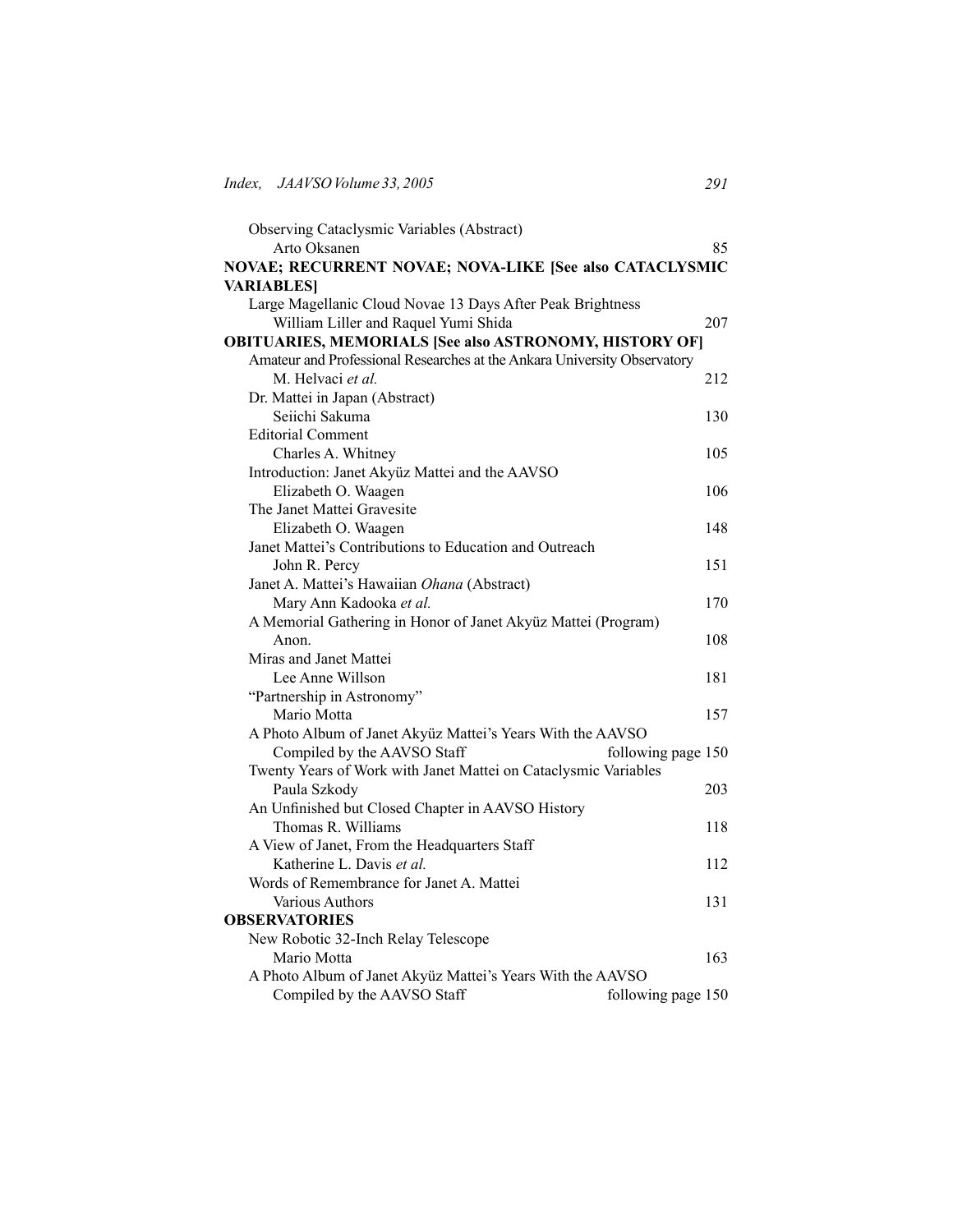| PERIOD ANALYSIS; PERIOD CHANGES                                          |     |
|--------------------------------------------------------------------------|-----|
| Amateur and Professional Researches at the Ankara University             |     |
| Observatory                                                              |     |
| M. Helvaci et al.                                                        | 212 |
| Campaign '04: AAVSO Observing Campaigns in 2004                          |     |
| Matthew Templeton and Aaron Price                                        | 160 |
| Mira Data in the AAVSO International Database (Abstract)                 |     |
| Matthew Templeton                                                        | 81  |
| Miras and Janet Mattei                                                   |     |
| Lee Anne Willson                                                         | 181 |
| Period Changes in RV Tauri and SRd Variables                             |     |
| John R. Percy and Jaime Coffey                                           | 193 |
| Secular Evolution in Mira and Semiregular Variable Pulsations (Abstract) |     |
| Matthew Templeton and Janet A. Mattei                                    | 82  |
| Secular Evolution in Mira Variables (Abstract)                           |     |
| Matthew Templeton, Janet A. Mattei, and Lee Anne Willson                 | 84  |
| Self-Correlation Analysis of the Brightness Variability of Symbiotic     |     |
| Stars: A Pilot Project                                                   |     |
| John R. Percy and Ashley Harrett                                         | 34  |
| Self-Correlation Analysis of R Coronae Borealis Stars: A Pilot Project   |     |
| John R. Percy et al.                                                     | 27  |
| The 2003 Eclipse of EE Cephei                                            |     |
| Gerard Samolyk and Shawn Dvorak                                          | 42  |
| <b>PHOTOGRAPHY</b>                                                       |     |
| A Photo Album of Janet Akyüz Mattei's Years With the AAVSO               |     |
| Compiled by the AAVSO Staff<br>following page 150                        |     |
| PHOTOMETRY [See also PHOTOMETRY, PHOTOELECTRIC]                          |     |
| Planets in the Winds of Dying Stars: Detection by Photometry and         |     |
| the Fates of the Planets in Our Solar System (Abstract)                  |     |
| Lee Anne Willson                                                         | 81  |
| The Rice University CCD Imager for the AEOS Telescope (Abstract)         |     |
| R. I. Dufour, et al.                                                     | 87  |
| Self-Correlation Analysis of R Coronae Borealis Stars: A Pilot Project   |     |
| John R. Percy et al.                                                     | 27  |
| PHOTOMETRY, CCD                                                          |     |
| AAVSO and HST Observations of η Carinae                                  |     |
| M. D. Koppelman, J. C. Martin, and E. O. Waagen                          | 22  |
| BZ UMa and Var Her 04: Keeping Us Up At Night (Abstract)                 |     |
| <b>Aaron Price</b>                                                       | 84  |
| Campaign '04: AAVSO Observing Campaigns in 2004                          |     |
| Matthew Templeton and Aaron Price                                        | 160 |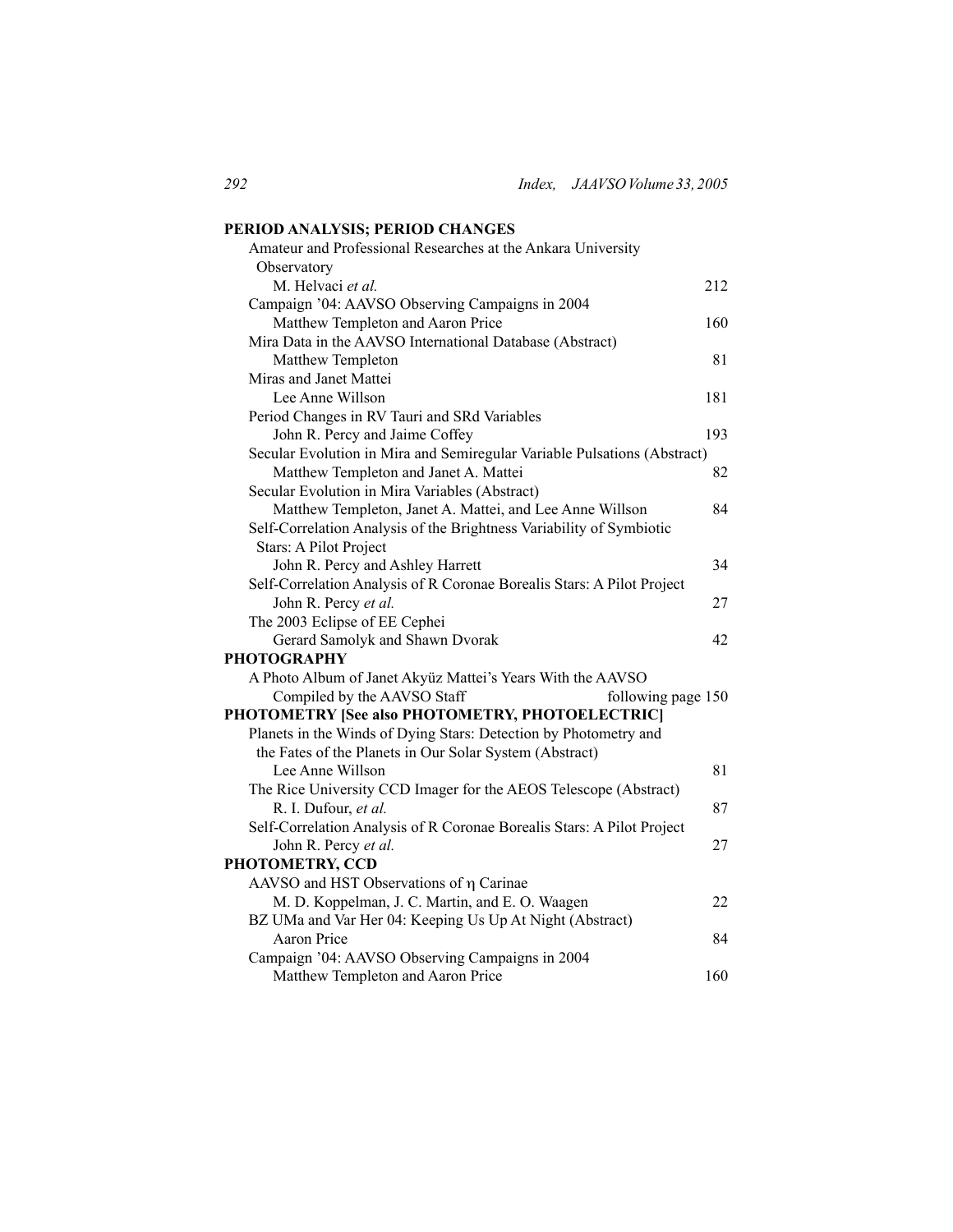| Detection of Transits of Extrasolar Giant Planets With Inexpensive       |              |
|--------------------------------------------------------------------------|--------------|
| Telescopes and CCDs                                                      |              |
| Timothy P. Castellano et al.                                             | $\mathbf{1}$ |
| The Future of Visual Observations in Variable Star Research              |              |
| Michael A. Simonsen                                                      | 65           |
| Gamma-Ray Burst Optical Afterglow Observations at Nyrölä                 |              |
| Observatory (Abstract)                                                   |              |
| Arto Oksanen et al.                                                      | 86           |
| Monitoring of Mira Variable Stars                                        |              |
| Dale E. Mais, Robert E. Stencel, and David Richards                      | 48           |
| Observing Cataclysmic Variables (Abstract)                               |              |
| Arto Oksanen                                                             | 85           |
| The 2003 Eclipse of EE Cephei                                            |              |
| Gerard Samolyk and Shawn Dvorak                                          | 42           |
| PHOTOMETRY, INFRARED                                                     |              |
| The Mira Imaging Project: Near-IR VLBA, and Thermal-IR (Abstract)        |              |
| Wesley A. Traub                                                          | 80           |
| PHOTOMETRY, NEAR-INFRARED                                                |              |
| The Mira Imaging Project: Near-IR VLBA, and Thermal-IR (Abstract)        |              |
| Wesley A. Traub                                                          | 80           |
| PHOTOMETRY, PHOTOELECTRIC                                                |              |
| Amateur and Professional Researches at the Ankara University Observatory |              |
| M. Helvaci et al.                                                        | 212          |
| The Future of Visual Observations in Variable Star Research              |              |
| Michael A. Simonsen                                                      | 65           |
| Self-Correlation Analysis of the Brightness Variability of Symbiotic     |              |
| Stars: A Pilot Project                                                   |              |
| John R. Percy and Ashley Harrett                                         | 34           |
| PHOTOMETRY, VISUAL                                                       |              |
| AAVSO and HST Observations of η Carinae                                  |              |
| M. D. Koppelman, J. C. Martin, and E. O. Waagen                          | 22           |
| Double Vision: Chandra and AAVSO                                         |              |
| Donna L. Young                                                           | 76           |
| The Future of Visual Observations in Variable Star Research              |              |
| Michael A. Simonsen                                                      | 65           |
| Period Changes in RV Tauri and SRd Variables                             |              |
| John R. Percy and Jaime Coffey                                           | 193          |
| Self-Correlation Analysis of the Brightness Variability of Symbiotic     |              |
| Stars: A Pilot Project                                                   |              |
| John R. Percy and Ashley Harrett                                         | 34           |
| <b>PLANETARY NEBULAE</b>                                                 |              |
| The Rice University CCD Imager for the AEOS Telescope (Abstract)         |              |
| R. I. Dufour, et al.                                                     | 87           |
|                                                                          |              |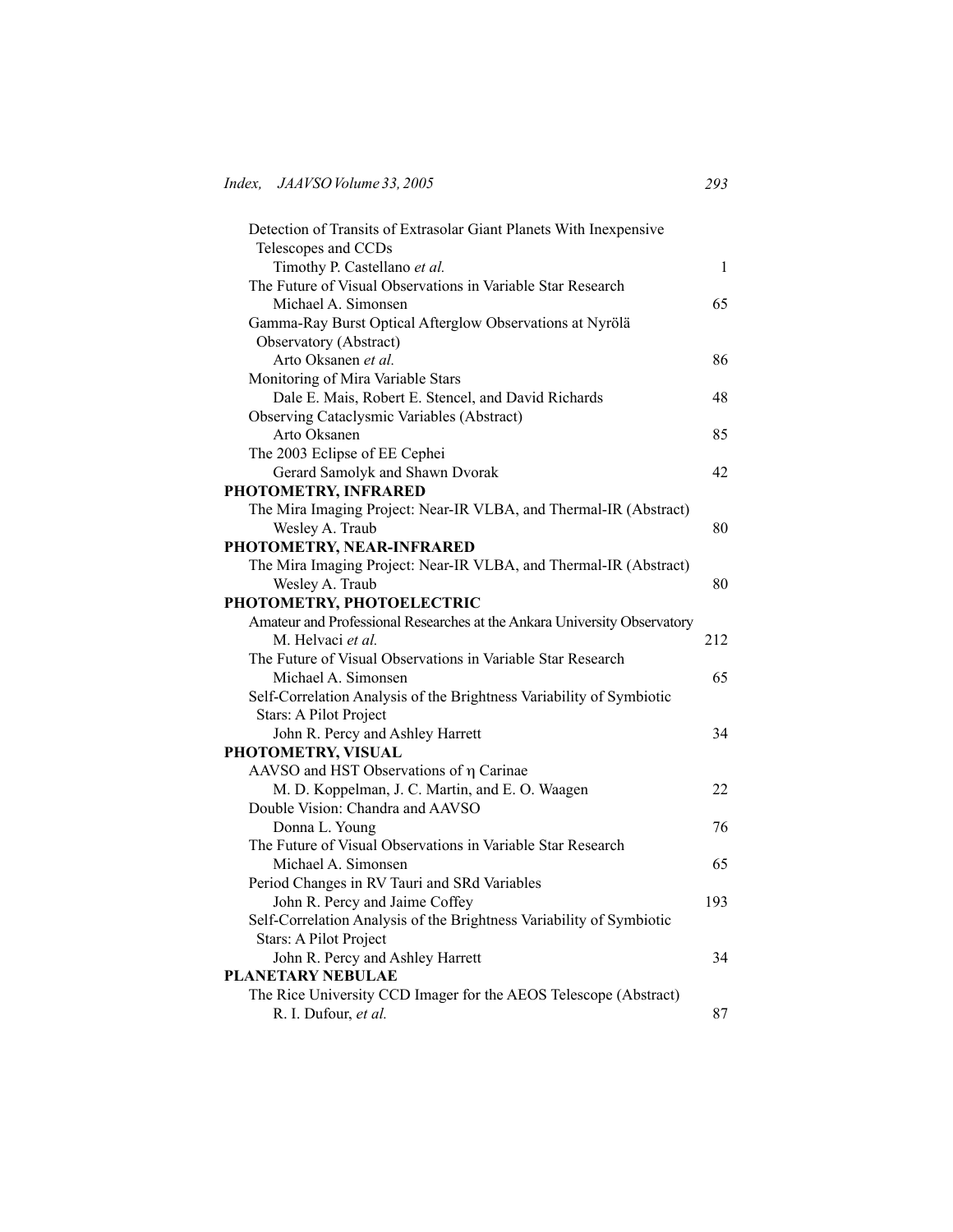| <b>PLANETS</b>                                                         |              |
|------------------------------------------------------------------------|--------------|
| The Rice University CCD Imager for the AEOS Telescope (Abstract)       |              |
| R. I. Dufour, et al.                                                   | 87           |
| PLANETS, EXTRASOLAR                                                    |              |
| Campaign '04: AAVSO Observing Campaigns in 2004                        |              |
| Matthew Templeton and Aaron Price                                      | 160          |
| Detection of Transits of Extrasolar Giant Planets With Inexpensive     |              |
| Telescopes and CCDs                                                    |              |
| Timothy P. Castellano et al.                                           | $\mathbf{1}$ |
| Planets in the Winds of Dying Stars: Detection by Photometry and       |              |
| the Fates of the Planets in Our Solar System (Abstract)                |              |
| Lee Anne Willson                                                       | 81           |
| POETRY, THEATER, DANCE, SOCIETY                                        |              |
| The Janet Mattei Gravesite                                             |              |
| Elizabeth O. Waagen                                                    | 148          |
| Janet Mattei's Contributions to Education and Outreach                 |              |
| John R. Percy                                                          | 151          |
| Janet A. Mattei's Hawaiian Ohana (Abstract)                            |              |
| Mary Ann Kadooka et al.                                                | 170          |
| A Memorial Gathering in Honor of Janet Akyüz Mattei (Program)          |              |
| Anon.                                                                  | 108          |
| Words of Remembrance for Janet A. Mattei                               |              |
| <b>Various Authors</b>                                                 | 131          |
| <b>POLARIMETRY</b>                                                     |              |
| The Rice University CCD Imager for the AEOS Telescope (Abstract)       |              |
| R. I. Dufour, et al.                                                   | 87           |
| R CORONAE BOREALIS VARIABLES [See also VARIABLE STARS                  |              |
| (GENERAL)]                                                             |              |
| Self-Correlation Analysis of R Coronae Borealis Stars: A Pilot Project |              |
| John R. Percy et al.                                                   | 27           |
| RADIO ASTRONOMY; RADIO OBSERVATIONS                                    |              |
| The Mira Imaging Project: Near-IR VLBA, and Thermal-IR (Abstract)      |              |
| Wesley A. Traub                                                        | 80           |
| Outbursts and Jet Activity in CH Cygni (Abstract)                      |              |
| Margarita Karovska and Janet A. Mattei                                 | 191          |
| X-Ray Jets in R Aquarii (Abstract)                                     |              |
| Edwin Kellogg, Joy Nichols, and Jennifer Sokoloski                     | 82           |
| <b>REMOTE OBSERVING</b>                                                |              |
| New Robotic 32-Inch Relay Telescope                                    |              |
| Mario Motta                                                            | 163          |
| <b>REPORTS, COMMITTEE</b>                                              |              |
| Annual 2002-2003 Committee Reports                                     | 264          |
| Spring 2003-2004 Committee Reports                                     | 95           |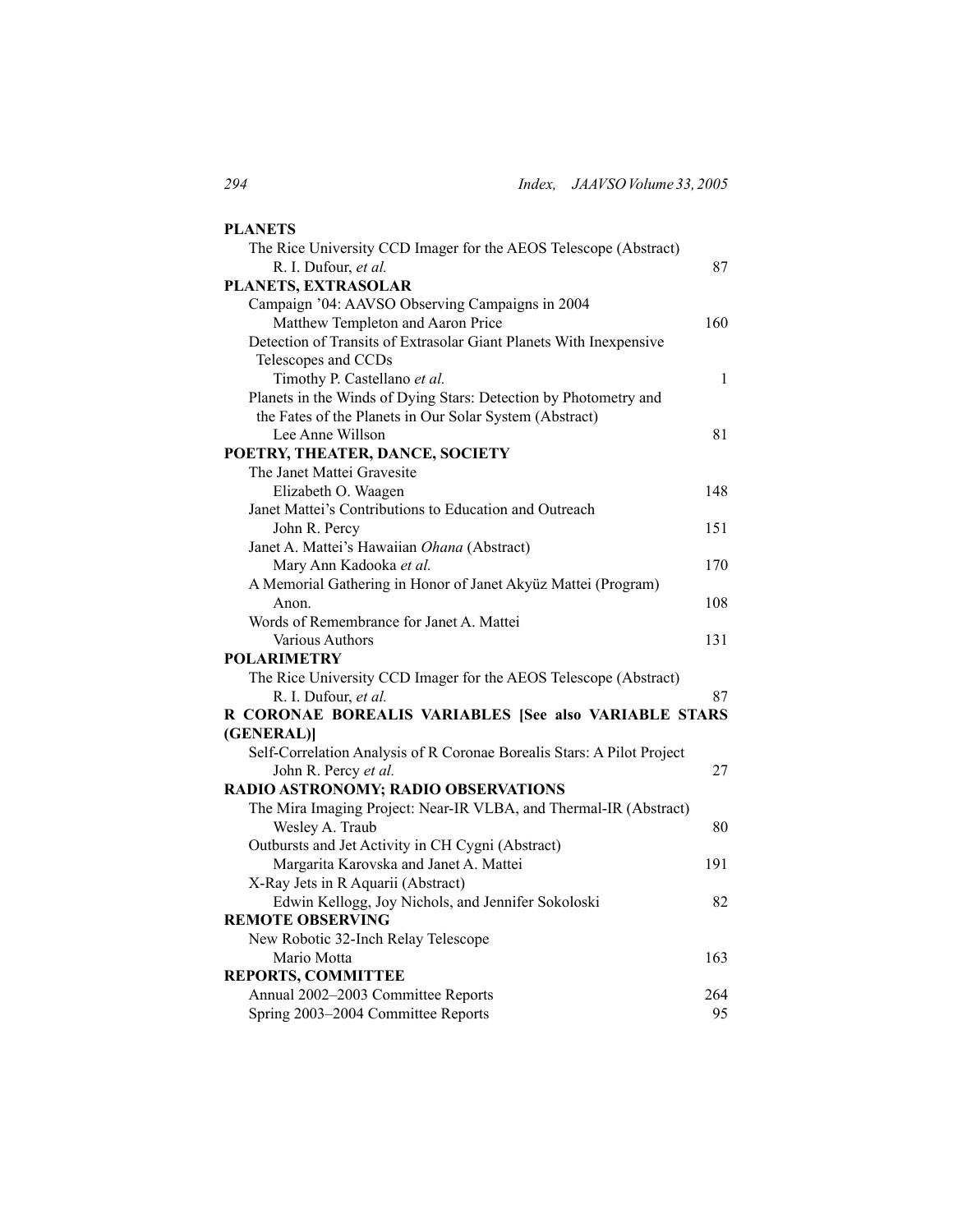| REPORTS, DIRECTOR'S, ANNUAL                                              |     |
|--------------------------------------------------------------------------|-----|
| Annual Report of the Director for Fiscal Year 2003-2004                  |     |
| Elizabeth O. Waagen                                                      | 222 |
| REPORTS, SECRETARY'S (MINUTES OF AAVSO MEETINGS)                         |     |
| Minutes of the 93rd Annual Meeting (Waltham, Mass.)                      |     |
| David B. Williams                                                        | 218 |
| Minutes of the 93rd Spring Meeting (Berkeley, Calif.)                    |     |
| Martha L. Hazen                                                          | 89  |
| <b>REPORTS, TREASURER'S</b>                                              |     |
| Treasurer's Report, October 1, 2003-March 31, 2004                       |     |
| Louis Cohen                                                              | 101 |
| Treasurer's Report, October 1, 2003-September 30, 2004                   |     |
| Louis Cohen                                                              | 272 |
| RR LYRAE STARS [See also VARIABLE STARS (GENERAL)]                       |     |
| Amateur and Professional Researches at the Ankara University Observatory |     |
| M. Helvaci et al.                                                        | 212 |
| RV TAURI STARS [See also VARIABLE STARS (GENERAL)]                       |     |
| Period Changes in RV Tauri and SRd Variables                             |     |
| John R. Percy and Jaime Coffey                                           | 193 |
| S DORADUS VARIABLES [See also VARIABLE STARS (GENERAL)]                  |     |
| AAVSO and HST Observations of η Carinae                                  |     |
| M. D. Koppelman, J. C. Martin, and E. O. Waagen                          | 22  |
| <b>SATELLITE OBSERVATIONS</b>                                            |     |
| AAVSO and HST Observations of $\eta$ Carinae                             |     |
| M. D. Koppelman, J. C. Martin, and E. O. Waagen                          | 22  |
| Double Vision: Chandra and AAVSO                                         |     |
| Donna L. Young                                                           | 76  |
| Miras and Janet Mattei                                                   |     |
| Lee Anne Willson                                                         | 181 |
| Twenty Years of Work with Janet Mattei on Cataclysmic Variables          | 203 |
| Paula Szkody<br><b>SELF-CORRELATION ANALYSIS</b>                         |     |
| Self-Correlation Analysis of the Brightness Variability of Symbiotic     |     |
| Stars: A Pilot Project                                                   |     |
| John R. Percy and Ashley Harrett                                         | 34  |
| Self-Correlation Analysis of R Coronae Borealis Stars: A Pilot Project   |     |
| John R. Percy et al.                                                     | 27  |
| SEMIREGULAR VARIABLES<br>[See also VARIABLE STARS                        |     |
| (GENERAL)]                                                               |     |
| Miras and Janet Mattei                                                   |     |
| Lee Anne Willson                                                         | 181 |
| Period Changes in RV Tauri and SRd Variables                             |     |
| John R. Percy and Jaime Coffey                                           | 193 |
|                                                                          |     |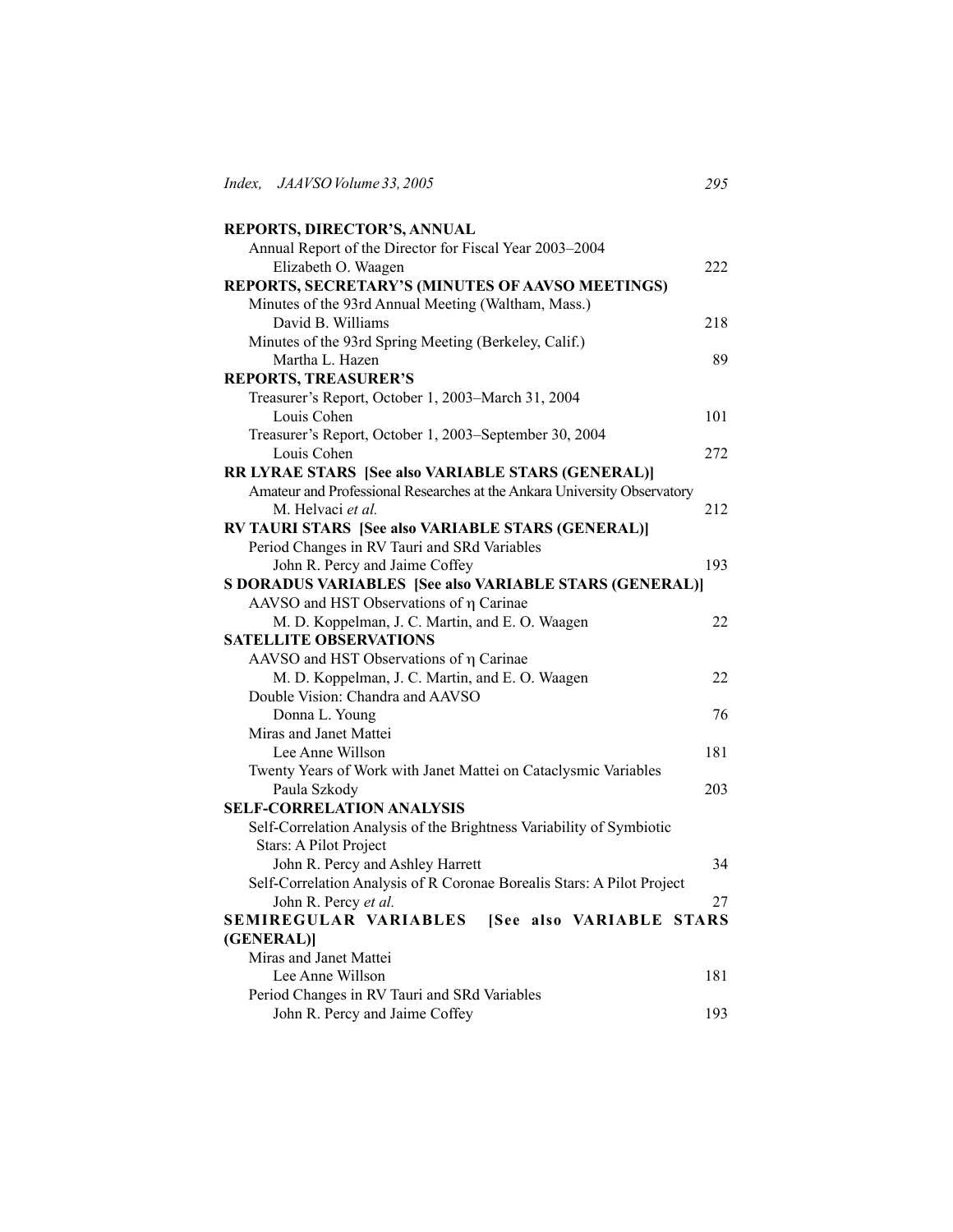| Secular Evolution in Mira and Semiregular Variable Pulsations (Abstract) |     |
|--------------------------------------------------------------------------|-----|
| Matthew Templeton and Janet A. Mattei                                    | 82  |
| Secular Evolution in Mira Variables (Abstract)                           |     |
| Matthew Templeton, Janet A. Mattei, and Lee Anne Willson                 | 84  |
| Self-Correlation Analysis of R Coronae Borealis Stars: A Pilot Project   |     |
| John R. Percy et al.                                                     | 27  |
| SMALL-AMPLITUDE RED VARIABLES                                            |     |
| Miras and Janet Mattei                                                   |     |
| Lee Anne Willson                                                         | 181 |
| <b>SPECTRA, SPECTROSCOPY</b>                                             |     |
| Monitoring of Mira Variable Stars                                        |     |
| Dale E. Mais, Robert E. Stencel, and David Richards                      | 48  |
| The Rice University CCD Imager for the AEOS Telescope (Abstract)         |     |
| R. I. Dufour, et al.                                                     | 87  |
| X-Ray Jets in R Aquarii (Abstract)                                       |     |
| Edwin Kellogg, Joy Nichols, and Jennifer Sokoloski                       | 82  |
| STATISTICAL ANALYSIS                                                     |     |
| BZ UMa and Var Her 04: Keeping Us Up At Night (Abstract)                 |     |
| Aaron Price                                                              | 84  |
| Campaign '04: AAVSO Observing Campaigns in 2004                          |     |
| Matthew Templeton and Aaron Price                                        | 160 |
| Double Vision: Chandra and AAVSO                                         |     |
| Donna L. Young                                                           | 76  |
| Large Magellanic Cloud Novae 13 Days After Peak Brightness               |     |
| William Liller and Raquel Yumi Shida                                     | 207 |
| Mira Data in the AAVSO International Database (Abstract)                 |     |
| Matthew Templeton                                                        | 81  |
| Miras and Janet Mattei                                                   |     |
| Lee Anne Willson                                                         | 181 |
| Observing Cataclysmic Variables (Abstract)                               |     |
| Arto Oksanen                                                             | 85  |
| Secular Evolution in Mira and Semiregular Variable Pulsations (Abstract) |     |
| Matthew Templeton and Janet A. Mattei                                    | 82  |
| Secular Evolution in Mira Variables (Abstract)                           |     |
| Matthew Templeton, Janet A. Mattei, and Lee Anne Willson                 | 84  |
| Self-Correlation Analysis of the Brightness Variability of Symbiotic     |     |
|                                                                          |     |
| Stars: A Pilot Project                                                   |     |
| John R. Percy and Ashley Harrett                                         | 34  |
| Self-Correlation Analysis of R Coronae Borealis Stars: A Pilot Project   |     |
| John R. Percy et al.                                                     | 27  |
| Twenty Years of Work with Janet Mattei on Cataclysmic Variables          |     |
| Paula Szkody                                                             | 203 |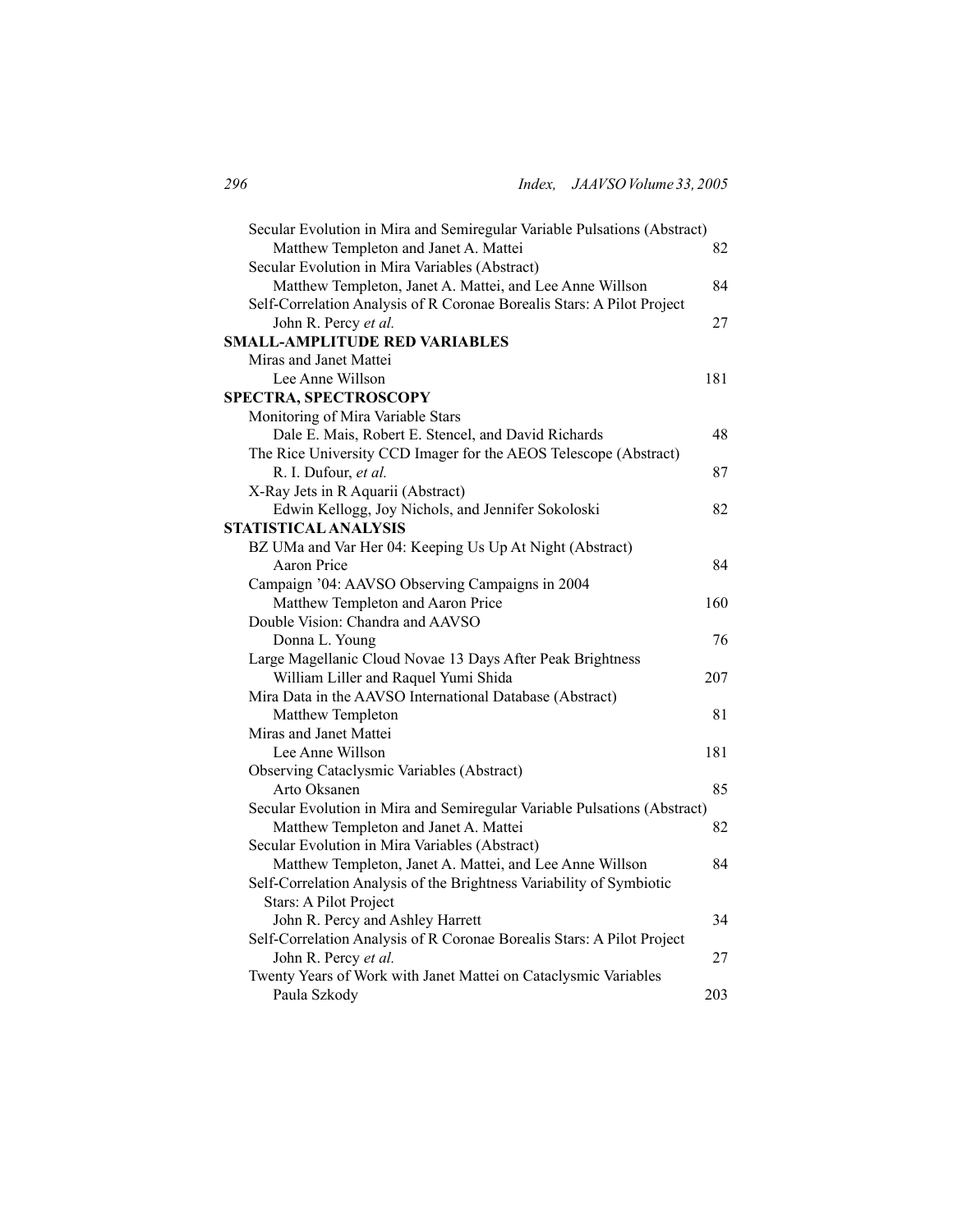| <b>SUSPECTED VARIABLES [See also VARIABLE STARS (GENERAL)]</b>           |              |
|--------------------------------------------------------------------------|--------------|
| Unexpected Benefits (Preliminary Research Results From the AAVSO         |              |
| Chart and Sequence Teams) (Abstract)                                     |              |
| Michael A. Simonsen                                                      | 85           |
| <b>SYMBIOTIC STARS [See also VARIABLE STARS (GENERAL)]</b>               |              |
| Miras and Janet Mattei                                                   |              |
| Lee Anne Willson                                                         | 181          |
| Outbursts and Jet Activity in CH Cygni (Abstract)                        |              |
| Margarita Karovska and Janet A. Mattei                                   | 191          |
| Self-Correlation Analysis of the Brightness Variability of Symbiotic     |              |
| Stars: A Pilot Project                                                   |              |
| John R. Percy and Ashley Harrett                                         | 34           |
| <b>VARIABLE STAR OBSERVING [See also INSTRUMENTATION]</b>                |              |
| The AAVSO Data Validation Project: Opening the Treasure Chest (Abstract) |              |
| Elizabeth O. Waagen                                                      | 85           |
| Amateur and Professional Researches at the Ankara University Observatory |              |
| M. Helvaci et al.                                                        | 212          |
| Analyzing Online Data on Variable Stars: An Authentic Research           |              |
| <b>Experience for Teachers</b>                                           |              |
| Pebble Richwine, James R. Bedient, and Tim Slater                        | 71           |
| Campaign '04: AAVSO Observing Campaigns in 2004                          |              |
| Matthew Templeton and Aaron Price                                        | 160          |
| Charts and Comparison Stars: A Road Map to the Future                    |              |
| A. Price, V. Petriew, and M. Simonsen                                    | 59           |
| Detection of Transits of Extrasolar Giant Planets With Inexpensive       |              |
| Telescopes and CCDs                                                      |              |
| Timothy P. Castellano et al.                                             | $\mathbf{1}$ |
| The Future of Visual Observations in Variable Star Research              |              |
| Michael A. Simonsen                                                      | 65           |
| Janet A. Mattei's Hawaiian Ohana (Abstract)                              |              |
| Mary Ann Kadooka et al.                                                  | 170          |
| Mira Data in the AAVSO International Database (Abstract)                 |              |
| Matthew Templeton                                                        | 81           |
| Monitoring of Mira Variable Stars                                        |              |
| Dale E. Mais, Robert E. Stencel, and David Richards                      | 48           |
| New Robotic 32-Inch Relay Telescope                                      |              |
| Mario Motta                                                              | 163          |
| 9.5 Million Variable Star Observations Coming to You by 2005! (Abstract) | 83           |
| Elizabeth O. Waagen                                                      |              |
| Observing Cataclysmic Variables (Abstract)<br>Arto Oksanen               | 85           |
|                                                                          |              |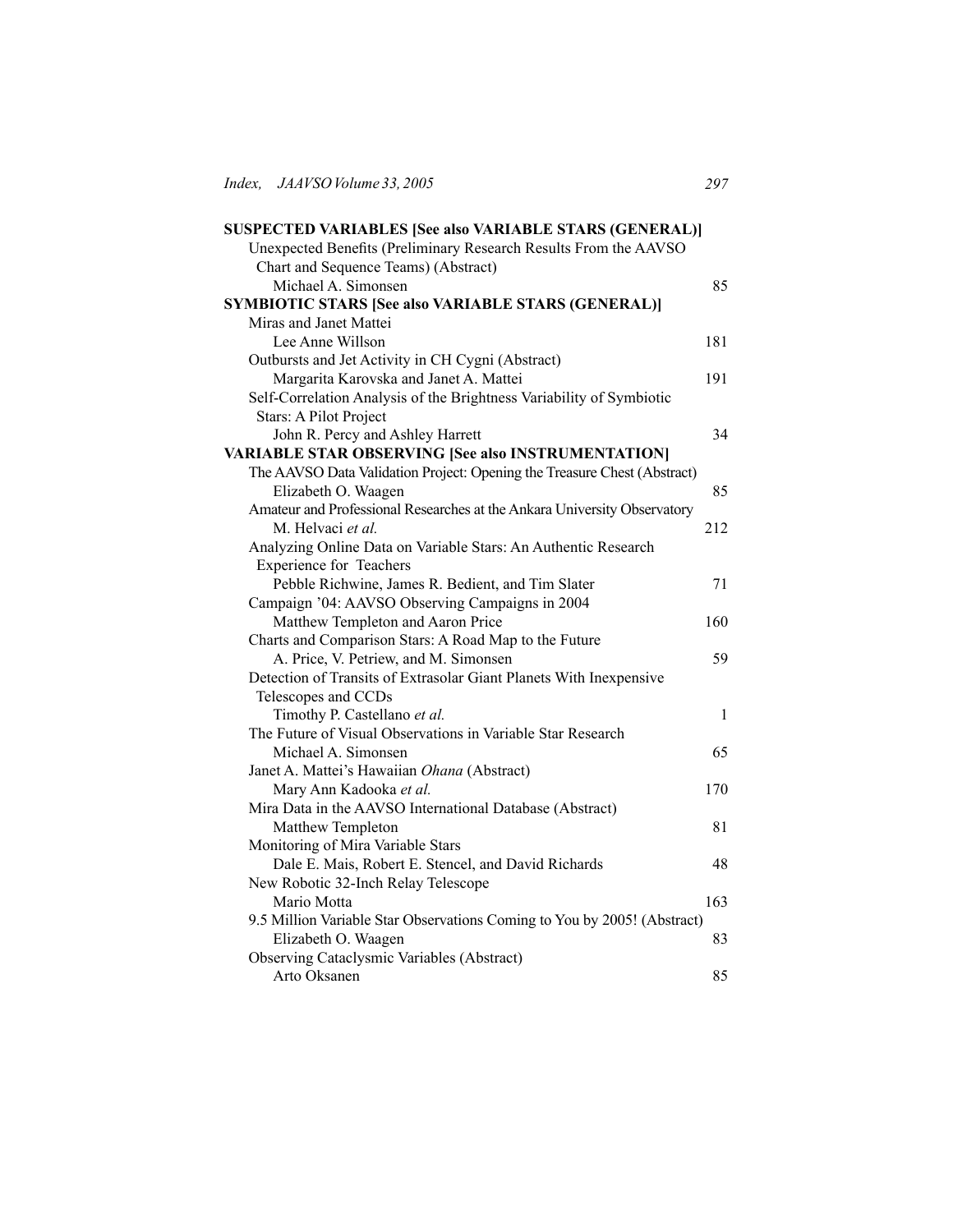| Planets in the Winds of Dying Stars: Detection by Photometry and            |     |
|-----------------------------------------------------------------------------|-----|
| the Fates of the Planets in Our Solar System (Abstract)<br>Lee Anne Willson | 81  |
|                                                                             |     |
| Unexpected Benefits (Preliminary Research Results From the AAVSO            |     |
| Chart and Sequence Teams) (Abstract)                                        |     |
| Michael A. Simonsen                                                         | 85  |
| Variable Stars for Scientific Initiation: An Educational Experience         |     |
| Jaime R. Garcia                                                             | 166 |
| William Tyler, Meet Janet: How Two Extraordinary People Made                |     |
| Variable Stars Accessible to the Rest of Us (Abstract)                      |     |
| David H. Levy                                                               | 86  |
| VARIABLE STAR OBSERVING ORGANIZATIONS                                       |     |
| The AAVSO Archive Project                                                   |     |
| Michael Saladyga                                                            | 171 |
| Amateur and Professional Researches at the Ankara University Observatory    |     |
| M. Helvaci et al.                                                           | 212 |
| Campaign '04: AAVSO Observing Campaigns in 2004                             |     |
| Matthew Templeton and Aaron Price                                           | 160 |
| Double Vision: Chandra and AAVSO                                            |     |
| Donna L. Young                                                              | 76  |
| Dr. Mattei in Japan (Abstract)                                              |     |
| Seiichi Sakuma                                                              | 130 |
| The Future of Visual Observations in Variable Star Research                 |     |
| Michael A. Simonsen                                                         | 65  |
| Period Changes in RV Tauri and SRd Variables                                |     |
| John R. Percy and Jaime Coffey                                              | 193 |
| A Photo Album of Janet Akyüz Mattei's Years With the AAVSO                  |     |
| Compiled by the AAVSO Staff<br>following page 150                           |     |
| <b>VARIABLE STARS (GENERAL)</b>                                             |     |
| Large Magellanic Cloud Novae 13 Days After Peak Brightness                  |     |
| William Liller and Raquel Yumi Shida                                        | 207 |
|                                                                             |     |
| The Mira Imaging Project: Near-IR VLBA, and Thermal-IR (Abstract)           |     |
| Wesley A. Traub                                                             | 80  |
| Monitoring of Mira Variable Stars                                           |     |
| Dale E. Mais, Robert E. Stencel, and David Richards                         | 48  |
| Planets in the Winds of Dying Stars: Detection by Photometry and            |     |
| the Fates of the Planets in Our Solar System (Abstract)                     |     |
| Lee Anne Willson                                                            | 81  |
| Secular Evolution in Mira and Semiregular Variable Pulsations (Abstract)    |     |
| Matthew Templeton and Janet A. Mattei                                       | 82  |
| Secular Evolution in Mira Variables (Abstract)                              |     |
| Matthew Templeton, Janet A. Mattei, and Lee Anne Willson                    | 84  |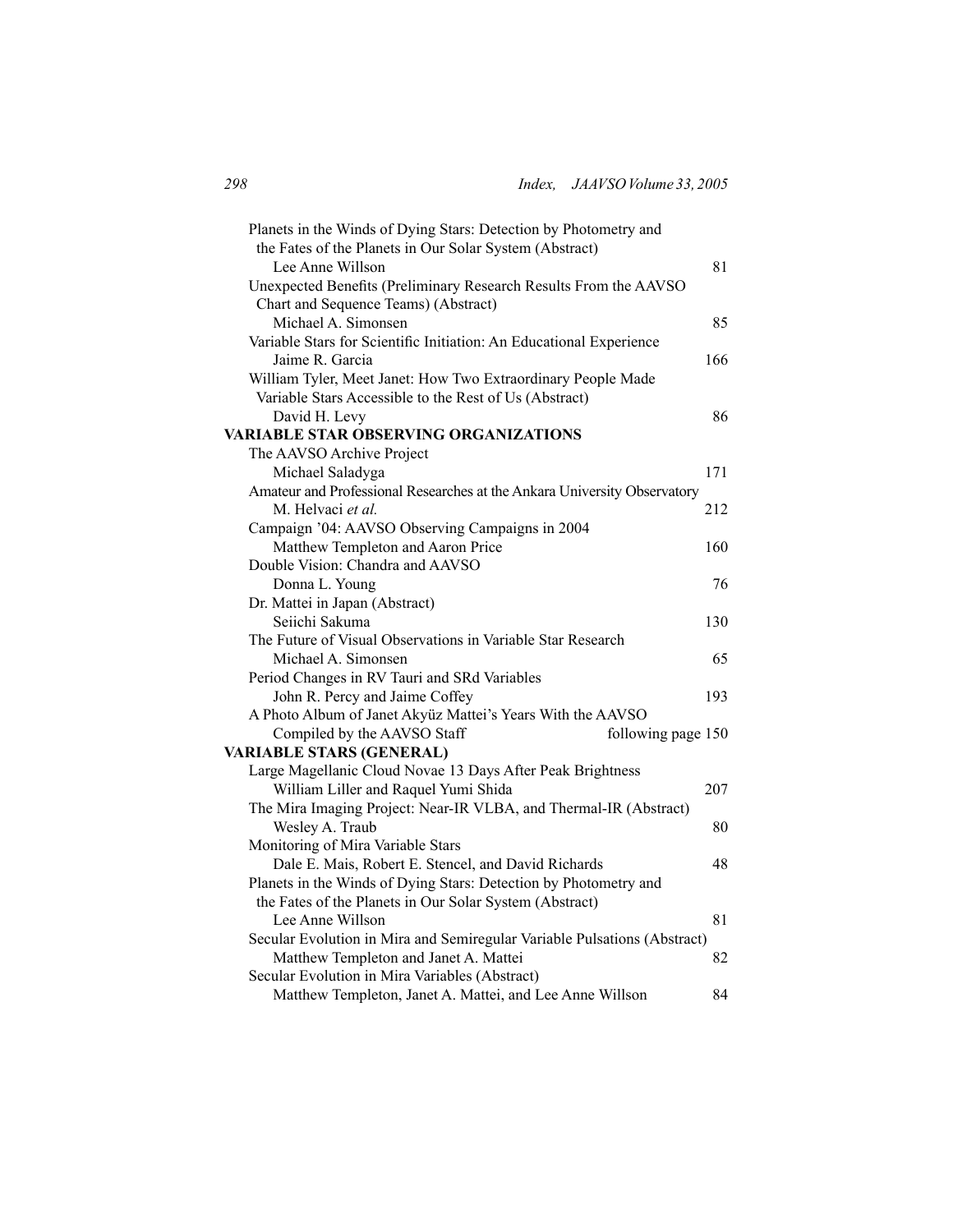## **VARIABLE STARS (INDIVIDUAL)**

| [Z And] Self-Correlation Analysis of the Brightness Variability of      |     |
|-------------------------------------------------------------------------|-----|
| Symbiotic Stars: A Pilot Project                                        |     |
| John R. Percy and Ashley Harrett                                        | 34  |
| [EG And] Self-Correlation Analysis of the Brightness Variability        |     |
| of Symbiotic Stars: A Pilot Project                                     |     |
| John R. Percy and Ashley Harrett                                        | 34  |
| [S Aps] Self-Correlation Analysis of R Coronae Borealis Stars: A Pilot  |     |
| Project                                                                 |     |
| John R. Percy et al.                                                    | 27  |
| X-Ray Jets in R Aquarii (Abstract)                                      |     |
| Edwin Kellogg, Joy Nichols, and Jennifer Sokoloski                      | 82  |
| [U Aqr] Self-Correlation Analysis of R Coronae Borealis Stars: A Pilot  |     |
| Project                                                                 |     |
| John R. Percy et al.                                                    | 27  |
| [EV Aqr] Unexpected Benefits (Preliminary Research Results From         |     |
| the AAVSO Chart and Sequence Teams) (Abstract)                          |     |
| Michael A. Simonsen                                                     | 85  |
| [IL Aqr] Campaign '04: AAVSO Observing Campaigns in 2004                |     |
| Matthew Templeton and Aaron Price                                       | 160 |
| [R Aql] Secular Evolution in Mira and Semiregular Variable Pulsations   |     |
| (Abstract)                                                              |     |
| Matthew Templeton and Janet A. Mattei                                   | 82  |
| [GX Aql] Analyzing Online Data on Variable Stars: An Authentic          |     |
| Research Experience for Teachers                                        |     |
| Pebble Richwine, James R. Bedient, and Tim Slater                       | 71  |
| [AG Aur] Period Changes in RV Tauri and SRd Variables                   |     |
| John R. Percy and Jaime Coffey                                          | 193 |
| [RT Boo] Monitoring of Mira Variable Stars                              |     |
| Dale E. Mais, Robert E. Stencel, and David Richards                     | 48  |
| [R Cam] Monitoring of Mira Variable Stars                               |     |
| Dale E. Mais, Robert E. Stencel, and David Richards                     | 48  |
| [Z Cam] Twenty Years of Work with Janet Mattei on Cataclysmic Variables |     |
| Paula Szkody                                                            | 203 |
| AAVSO and HST Observations of $\eta$ Carinae (eta Car)                  |     |
| M. D. Koppelman, J. C. Martin, and E. O. Waagen                         | 22  |
| The 2003 Eclipse of EE Cephei                                           |     |
| Gerard Samolyk and Shawn Dvorak                                         | 42  |
| [VZ Cet] Miras and Their Companions (Abstract)                          |     |
| Margarita Karovska                                                      | 80  |
|                                                                         |     |
| [o Cet (omicron Cet)] Miras and Their Companions (Abstract)             |     |
| Margarita Karovska                                                      | 80  |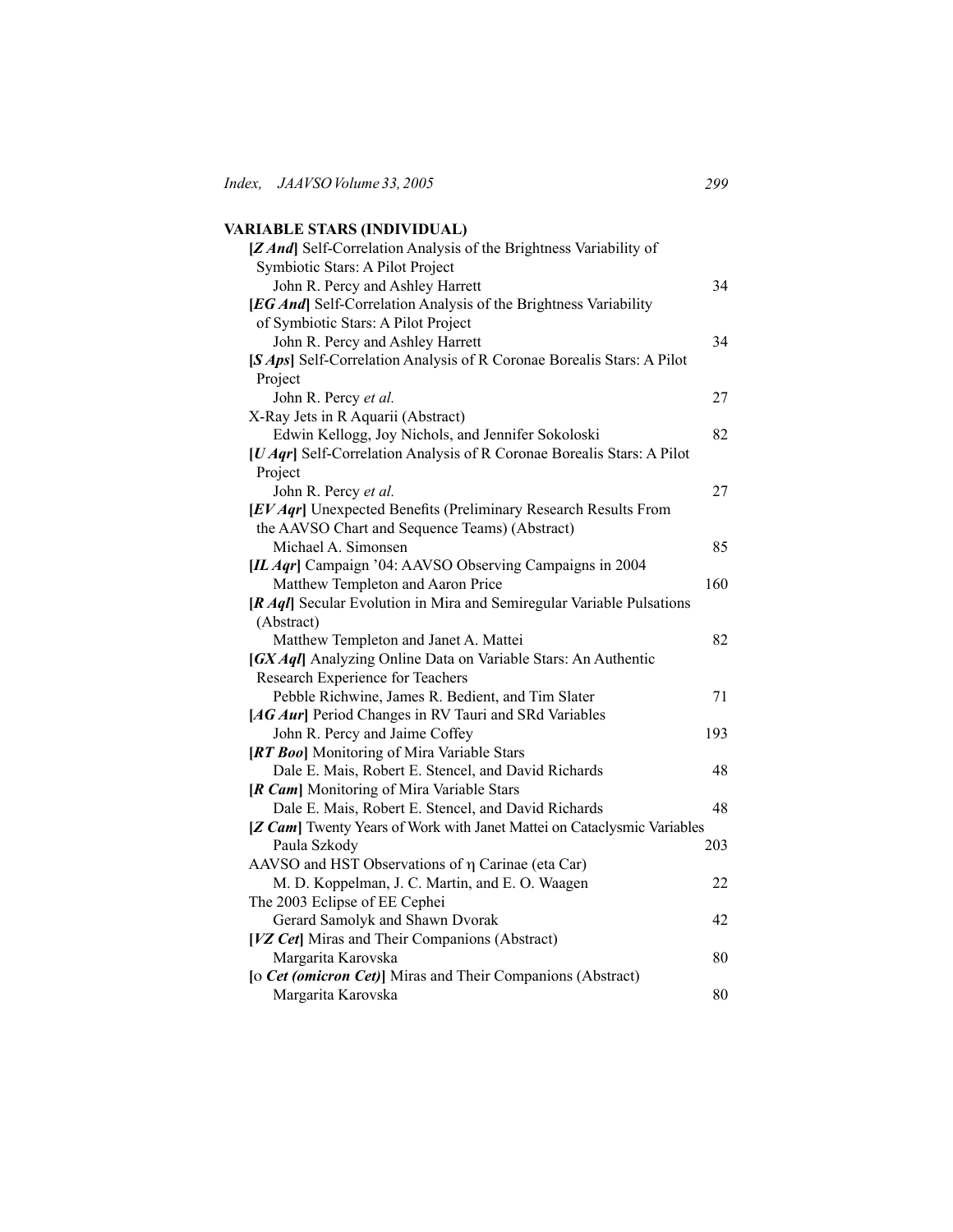| [o Cet (omicron Cet)] Monitoring of Mira Variable Stars                  |     |
|--------------------------------------------------------------------------|-----|
| Dale E. Mais, Robert E. Stencel, and David Richards                      | 48  |
| [V CrA] Self-Correlation Analysis of R Coronae Borealis Stars: A Pilot   |     |
| Project                                                                  |     |
| John R. Percy et al.                                                     | 27  |
| [R CrB] Self-Correlation Analysis of R Coronae Borealis Stars: A Pilot   |     |
| Project                                                                  |     |
| John R. Percy et al.                                                     | 27  |
| [SS Cyg] Double Vision: Chandra and AAVSO                                |     |
| Donna L. Young                                                           | 76  |
| [SS Cyg] Twenty Years of Work with Janet Mattei on Cataclysmic Variables |     |
| Paula Szkody                                                             | 203 |
| [AV Cyg] Period Changes in RV Tauri and SRd Variables                    |     |
| John R. Percy and Jaime Coffey                                           | 193 |
| Outbursts and Jet Activity in CH Cygni (Abstract)                        |     |
| Margarita Karovska and Janet A. Mattei                                   | 191 |
| [CH Cyg] Self-Correlation Analysis of the Brightness Variability         |     |
| of Symbiotic Stars: A Pilot Project                                      |     |
| John R. Percy and Ashley Harrett                                         | 34  |
| [CI Cyg] Self-Correlation Analysis of the Brightness Variability         |     |
| of Symbiotic Stars: A Pilot Project                                      |     |
| John R. Percy and Ashley Harrett                                         | 34  |
| [LX Cyg] Secular Evolution in Mira and Semiregular Variable              |     |
| Pulsations (Abstract)                                                    |     |
| Matthew Templeton and Janet A. Mattei                                    | 82  |
| [YY Dor = Nova LMC 2004] Large Magellanic Cloud Novae 13 Days            |     |
| After Peak Brightness                                                    |     |
| William Liller and Raquel Yumi Shida                                     | 207 |
| [U Gem] Twenty Years of Work with Janet Mattei on Cataclysmic Variables  |     |
| Paula Szkody                                                             | 203 |
| [U Gem (suspected variables in field of)] Unexpected Benefits            |     |
| (Preliminary Research Results From the AAVSO Chart and Sequence          |     |
| Teams) (Abstract)                                                        |     |
| Michael A. Simonsen                                                      | 85  |
| [SX Her] Period Changes in RV Tauri and SRd Variables                    |     |
| John R. Percy and Jaime Coffey                                           | 193 |
| [TX Her] Amateur and Professional Researches at the Ankara               |     |
| University Observatory                                                   |     |
| M. Helvaci et al.                                                        | 212 |
| [Var Her 04] BZ UMa and Var Her 04: Keeping Us Up At Night               |     |
| (Abstract)                                                               |     |
| <b>Aaron Price</b>                                                       | 84  |
|                                                                          |     |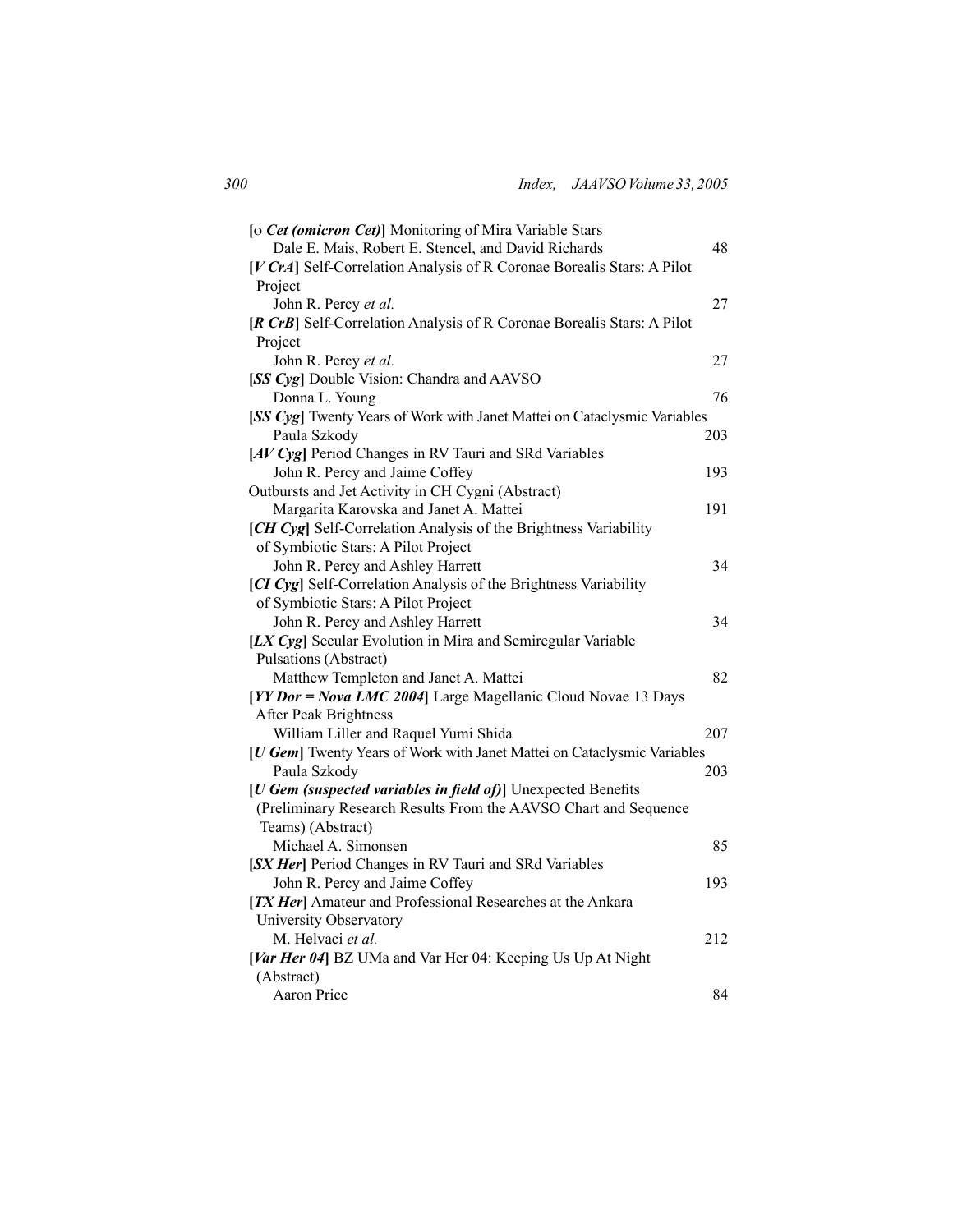| [Var Her 04] Campaign '04: AAVSO Observing Campaigns in 2004             |     |
|--------------------------------------------------------------------------|-----|
| Matthew Templeton and Aaron Price                                        | 160 |
| [R Hya] Secular Evolution in Mira and Semiregular Variable Pulsations    |     |
| (Abstract)                                                               |     |
| Matthew Templeton and Janet A. Mattei                                    | 82  |
| [SW Lac] Amateur and Professional Researches at the Ankara               |     |
| University Observatory                                                   |     |
| M. Helvaci et al.                                                        | 212 |
| [RR Lyr] Amateur and Professional Researches at the Ankara               |     |
| University Observatory                                                   |     |
| M. Helvaci et al.                                                        | 212 |
| [Y Mus] Self-Correlation Analysis of R Coronae Borealis Stars: A Pilot   |     |
| Project                                                                  |     |
| John R. Percy et al.                                                     | 27  |
| [RT Nor] Self-Correlation Analysis of R Coronae Borealis Stars: A Pilot  |     |
| Project                                                                  |     |
| John R. Percy et al.                                                     | 27  |
| [RZ Nor] Self-Correlation Analysis of R Coronae Borealis Stars: A Pilot  |     |
| Project                                                                  |     |
| John R. Percy et al.                                                     | 27  |
| [UZ Oph] Period Changes in RV Tauri and SRd Variables                    |     |
| John R. Percy and Jaime Coffey                                           | 193 |
| [AG Peg] Self-Correlation Analysis of the Brightness Variability         |     |
| of Symbiotic Stars: A Pilot Project                                      |     |
| John R. Percy and Ashley Harrett                                         | 34  |
| [TX Per] Period Changes in RV Tauri and SRd Variables                    |     |
| John R. Percy and Jaime Coffey                                           | 193 |
| [AX Per] Self-Correlation Analysis of the Brightness Variability         |     |
| of Symbiotic Stars: A Pilot Project                                      |     |
| John R. Percy and Ashley Harrett                                         | 34  |
| [GK Per] Twenty Years of Work with Janet Mattei on Cataclysmic Variables |     |
| Paula Szkody                                                             | 203 |
| [TY Sge] Unexpected Benefits (Preliminary Research Results From the      |     |
| AAVSO Chart and Sequence Teams) (Abstract)                               |     |
| Michael A. Simonsen                                                      | 85  |
| [RS Tel] Self-Correlation Analysis of R Coronae Borealis Stars: A Pilot  |     |
| Project                                                                  |     |
| John R. Percy et al.                                                     | 27  |
| BZ UMa and Var Her 04: Keeping Us Up At Night (Abstract)                 |     |
| <b>Aaron Price</b>                                                       | 84  |
| [BZ UMa] Campaign '04: AAVSO Observing Campaigns in 2004                 |     |
| Matthew Templeton and Aaron Price                                        | 160 |
|                                                                          |     |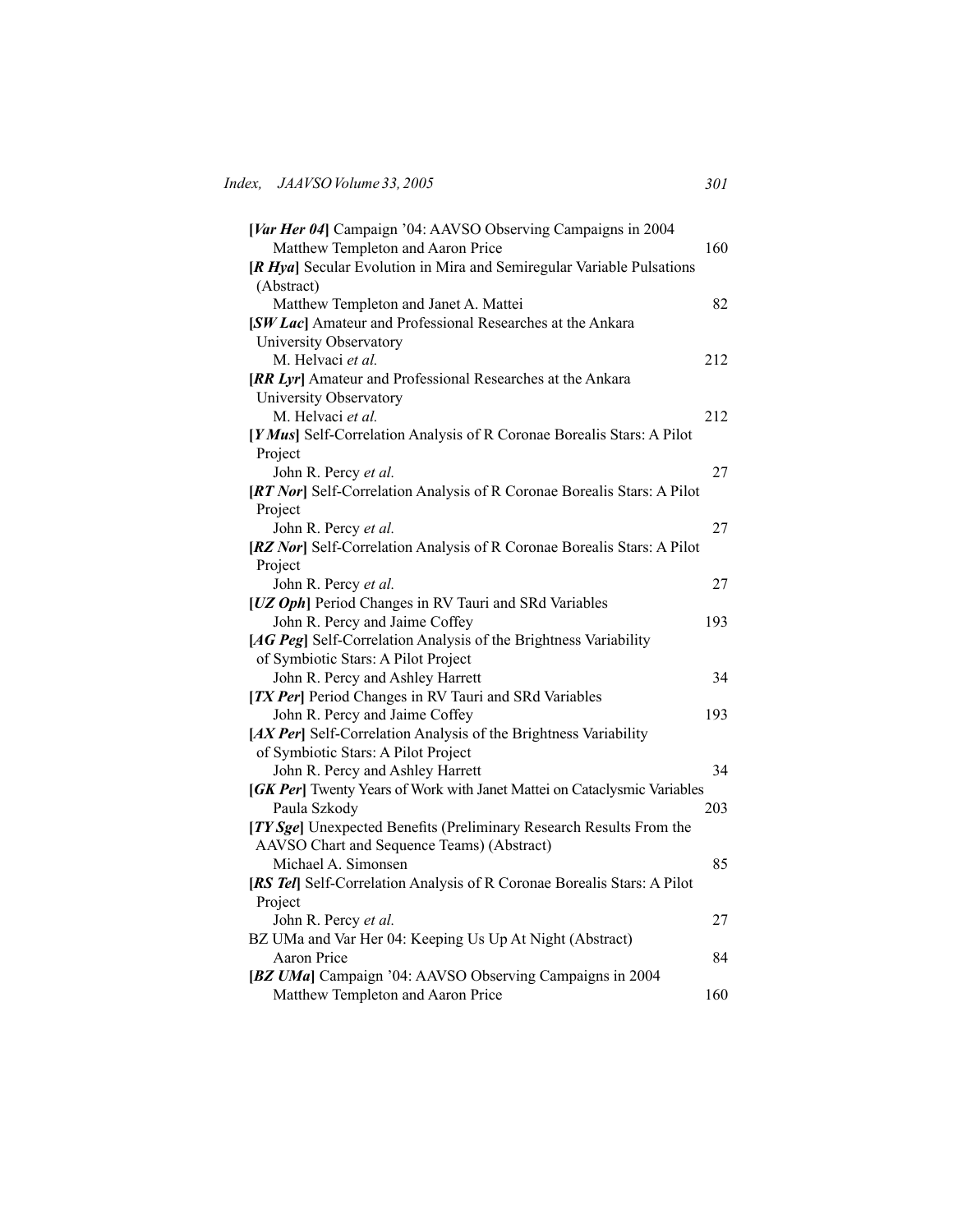| [T UMi] Secular Evolution in Mira and Semiregular Variable Pulsations |     |
|-----------------------------------------------------------------------|-----|
| (Abstract)                                                            | 82  |
| Matthew Templeton and Janet A. Mattei                                 |     |
| [GJ 876] Detection of Transits of Extrasolar Giant Planets With       |     |
| Inexpensive Telescopes and CCDs                                       |     |
| Timothy P. Castellano et al.                                          | 1   |
| [Gliese 876] Campaign '04: AAVSO Observing Campaigns in 2004          |     |
| Matthew Templeton and Aaron Price                                     | 160 |
| [GRB 000926] Gamma-Ray Burst Optical Afterglow Observations           |     |
| at Nyrölä Observatory (Abstract)                                      |     |
| Arto Oksanen et al.                                                   | 86  |
| [GRB 010222] Gamma-Ray Burst Optical Afterglow Observations           |     |
| at Nyrölä Observatory (Abstract)                                      |     |
| Arto Oksanen et al.                                                   | 86  |
| [GRB 021004] Gamma-Ray Burst Optical Afterglow Observations           |     |
| at Nyrölä Observatory (Abstract)                                      |     |
| Arto Oksanen et al.                                                   | 86  |
| [GRB 030329] Gamma-Ray Burst Optical Afterglow Observations           |     |
| at Nyrölä Observatory (Abstract)                                      |     |
| Arto Oksanen et al.                                                   | 86  |
| [HD 209458] Detection of Transits of Extrasolar Giant Planets With    |     |
| Inexpensive Telescopes and CCDs                                       |     |
| Timothy P. Castellano et al.                                          | 1   |
| [Nova LMC 1990a] Large Magellanic Cloud Novae 13 Days After Peak      |     |
| <b>Brightness</b>                                                     |     |
| William Liller and Raquel Yumi Shida                                  | 207 |
| [Nova LMC 1990b] Large Magellanic Cloud Novae 13 Days After Peak      |     |
| <b>Brightness</b>                                                     |     |
| William Liller and Raquel Yumi Shida                                  | 207 |
| [Nova LMC 1991] Large Magellanic Cloud Novae 13 Days After Peak       |     |
| <b>Brightness</b>                                                     |     |
| William Liller and Raquel Yumi Shida                                  | 207 |
| [Nova LMC 1992] Large Magellanic Cloud Novae 13 Days After Peak       |     |
| <b>Brightness</b>                                                     |     |
| William Liller and Raquel Yumi Shida                                  | 207 |
| [Nova LMC 1995] Large Magellanic Cloud Novae 13 Days After Peak       |     |
| <b>Brightness</b>                                                     |     |
| William Liller and Raquel Yumi Shida                                  | 207 |
| [Nova LMC 1996] Large Magellanic Cloud Novae 13 Days After Peak       |     |
| <b>Brightness</b>                                                     |     |
| William Liller and Raquel Yumi Shida                                  | 207 |
|                                                                       |     |